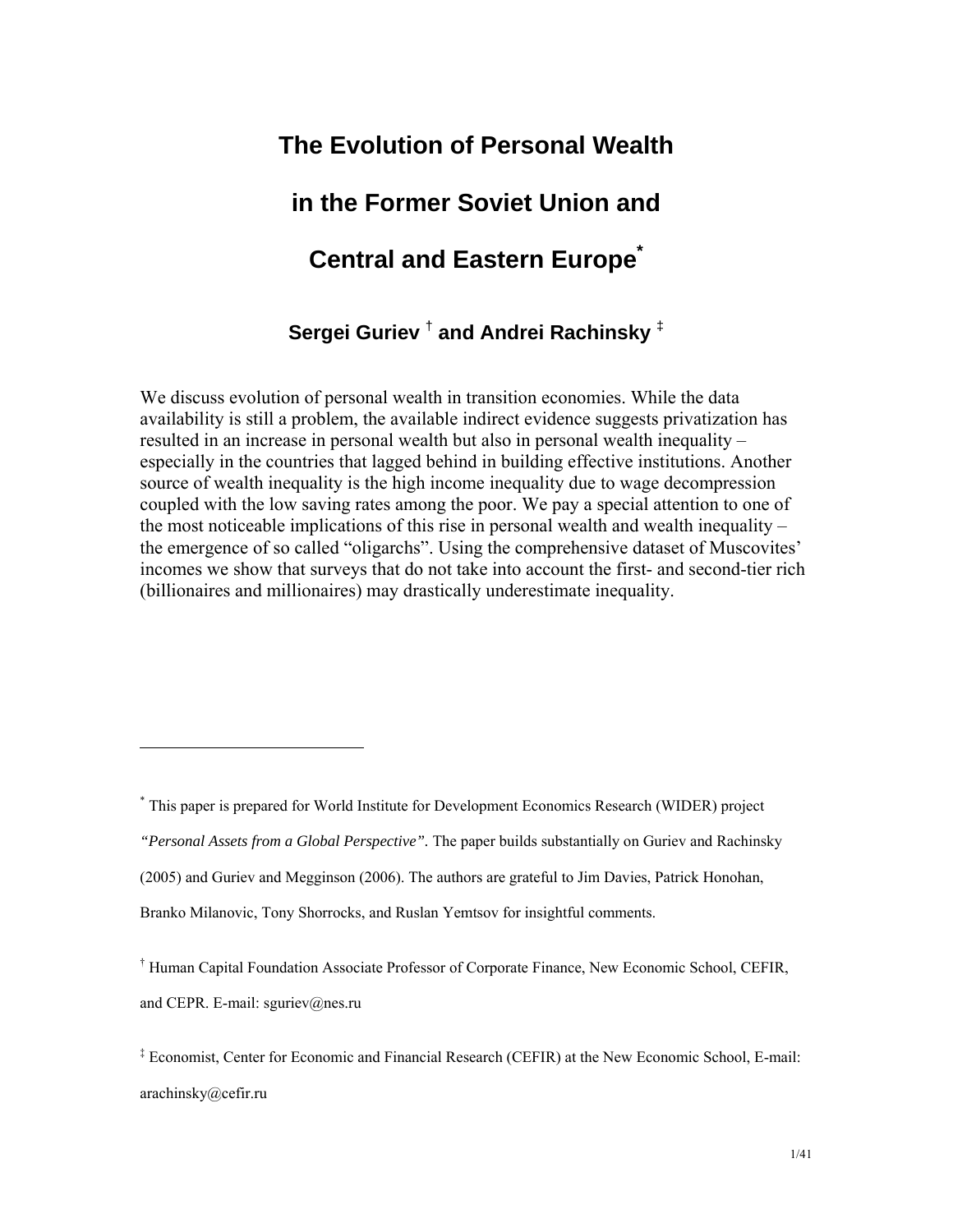### **Introduction**

1

Transition from plan to market is a natural experiment of historical significance. It has affected economic relationships, social and political structures and – what is most important – lives of 1.5 billion people in almost 30 countries. While the transformational recession, subsequent recovery and other aggregate processes have been studied extensively, our understanding of the evolution of personal wealth and of the distributional effects of transition is still far from complete. This is not because these issues are unimportant. On one hand, transition countries are on average rather wealthy. Figure 1 and Table 1 show the standing of transition countries in terms of wealth with regard to other economies comparable per capita  $GDP<sup>1</sup>$  Unlike the pre-transition years, much of this wealth is now owned by individuals. Privatization has provided many citizens of transition countries with property rights for assets they were de facto controlling and using during the communist era.

 $<sup>1</sup>$  The graph presents national wealth including natural resources, production capital, infrastructure but</sup> excluding human capital. The graph for production capital/GDP looks similar.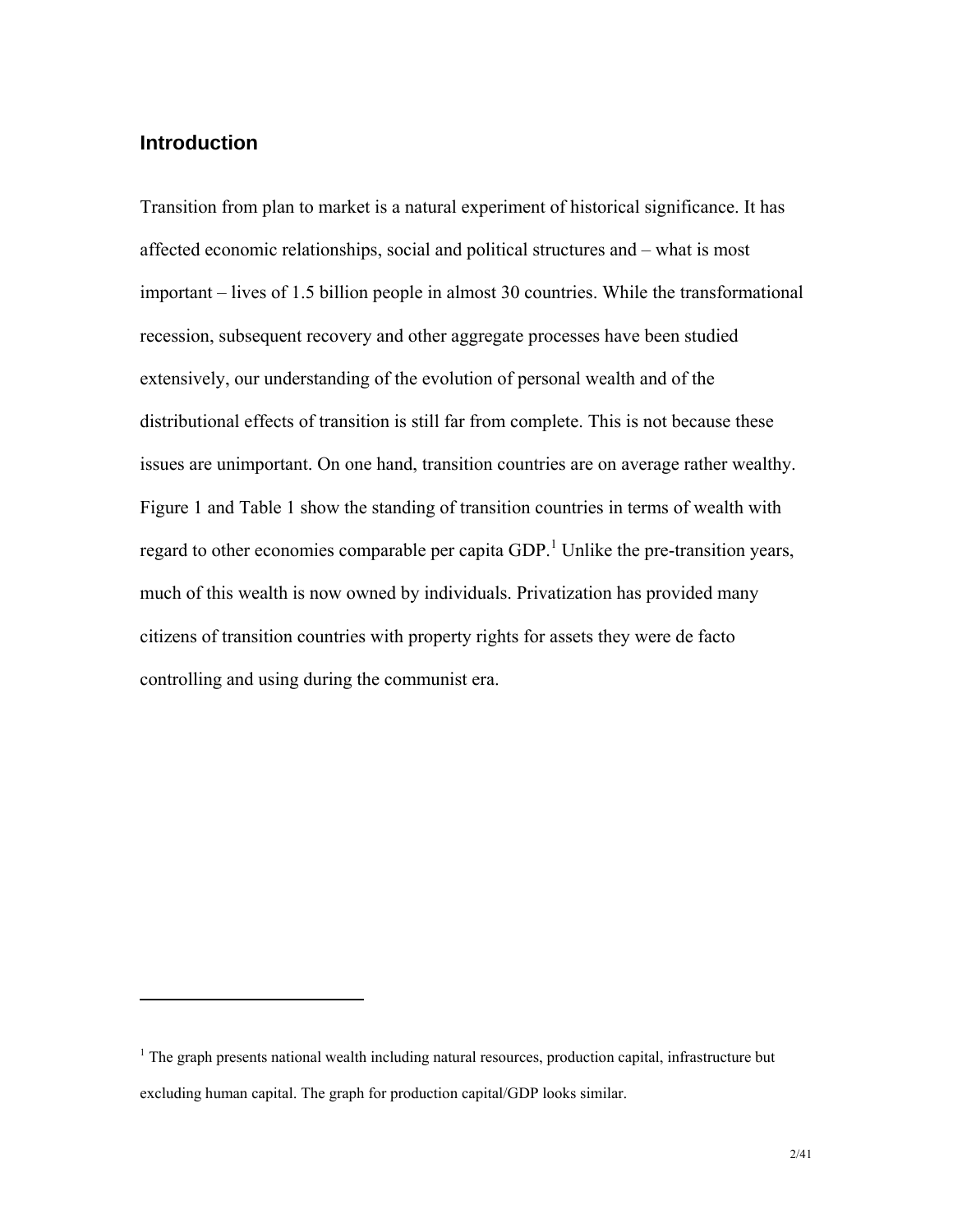

#### **Log (Aggregate wealth / Annual GDP)**

**Figure 1: Transition countries are on average richer than other countries with comparable per capita income. The graph presents aggregate national wealth around the world and in transition countries in 2000. Source: World Bank (2005a).** 

Yet, this wealth is not equally distributed among the citizens of postcommunist countries which has significant implications for economic growth and sustainability of reforms. Indeed, inequality – both income and wealth inequality – has an important and lasting effect on the institutional change (Glaeser et al., 2003, Sonin, 2003). Moreover, as financial markets are imperfect, $2$  wealth inequality is crucial for economic development, as wealth-constrained entrepreneurs cannot implement their business ideas. Banerjee and

 $2^2$  See the Appendix on the degree of financial development in transition countries.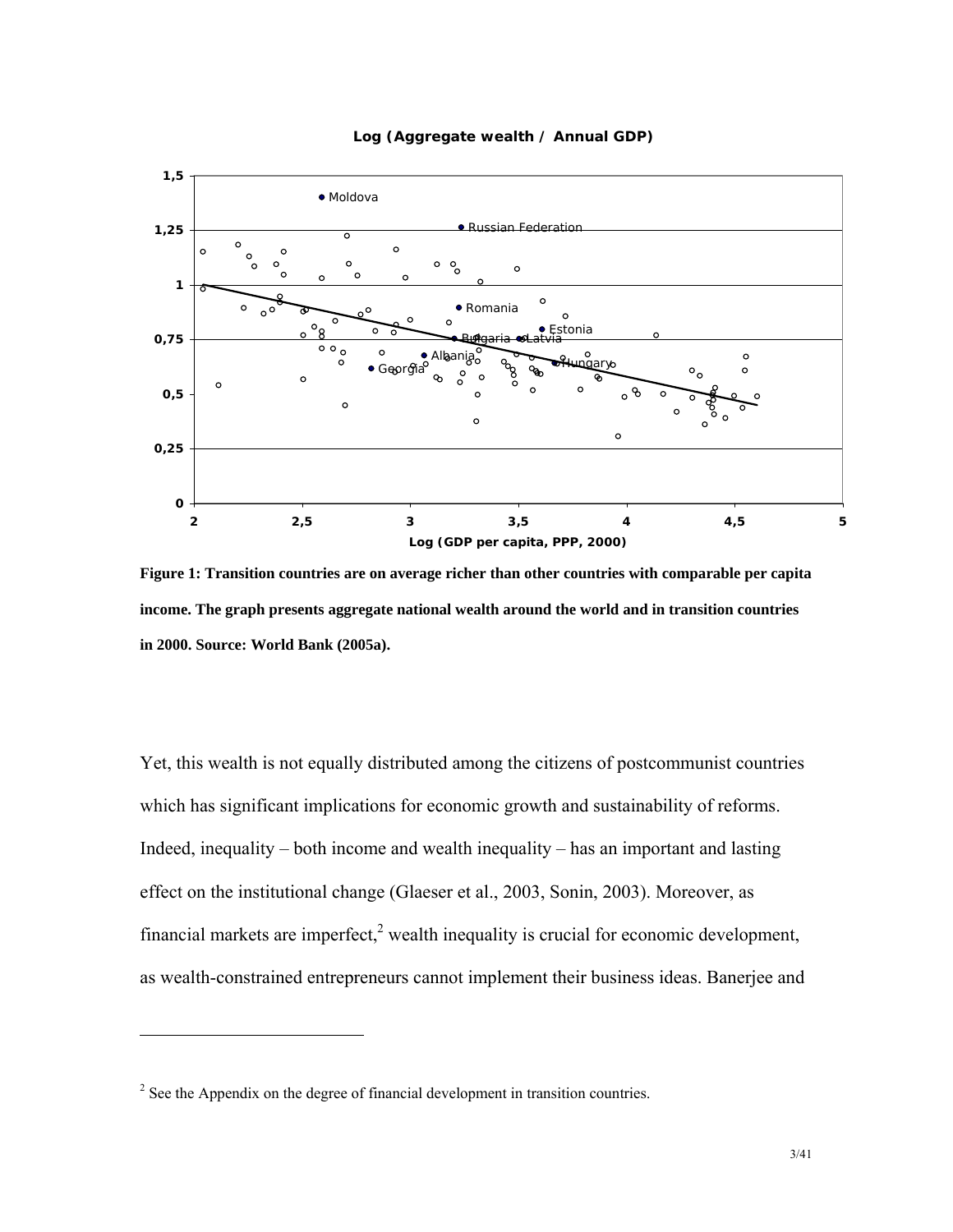Newman (1993) show that in the absence of an effective court system and well-

functioning financial markets wealth inequality breeds wealth inequality and may lock

the economy in an underdevelopment trap.

**Table 1. Per capita wealth in transition countries and selected OECD countries, USD. Sources: Davis (2006), Unicredit (2005), World Bank (2005a).** 

| <b>Country</b>       | 2000, total wealth<br><b>Davis</b> | 2005, financial<br>wealth, Unicredit | 2000, produced<br>$capital + urban$<br>land only, WB | 2000, Total Wealth<br>excluding human<br>capital, WB |
|----------------------|------------------------------------|--------------------------------------|------------------------------------------------------|------------------------------------------------------|
| Albania              | 17 199                             |                                      | 1745                                                 | 5 6 3 7                                              |
| Armenia              | 15 294                             |                                      |                                                      |                                                      |
| Azerbaijan           | 11 447                             |                                      |                                                      |                                                      |
| <b>Belarus</b>       | 25 447                             |                                      |                                                      |                                                      |
| Bulgaria             | 22 866                             | 959                                  | 5 3 0 3                                              | 8751                                                 |
| Croatia              | 29 437                             | 4304                                 |                                                      |                                                      |
| Czech Rep            | 25 697                             | 5253                                 |                                                      |                                                      |
| Estonia              | 31 180                             |                                      | 18 685                                               | 24 967                                               |
| Georgia              | 21 115                             |                                      | 595                                                  | 2 3 9 4                                              |
| Hungary              | 38 411                             | 4321                                 | 15 480                                               | 20 427                                               |
| Kazakhstan           | 23 348                             |                                      |                                                      |                                                      |
| Kyrgyzstan           | 9745                               |                                      |                                                      |                                                      |
| Latvia               | 27 4 68                            |                                      | 12 979                                               | 18 4 64                                              |
| Lithuania            | 29 091                             |                                      |                                                      |                                                      |
| Macedonia            | 24 144                             |                                      |                                                      |                                                      |
| Moldova              | 11 577                             |                                      | 4 3 3 8                                              | 7598                                                 |
| Poland               | 35 566                             | 3120                                 |                                                      |                                                      |
| Romania              | 22 127                             | 568                                  | 8 4 9 5                                              | 13 003                                               |
| Russia               | 25 7 55                            | 789                                  | 15 5 93                                              | 32 809                                               |
| Slovak               | 35 786                             | 2942                                 |                                                      |                                                      |
| Republic             |                                    |                                      |                                                      |                                                      |
| Slovenia             | 46 4 61                            |                                      |                                                      |                                                      |
| Tajikistan           | 5 4 4 3                            |                                      |                                                      |                                                      |
| Ukraine              | 15 141                             |                                      |                                                      |                                                      |
| China                | 11 965                             |                                      | 2956                                                 | 5 1 7 9                                              |
| France               | 83 016                             |                                      | 57814                                                | 64 150                                               |
| Germany              | 89 871                             |                                      | 68 678                                               | 73 124                                               |
| Italy                | 119 704                            |                                      | 51 943                                               | 56 621                                               |
| <b>UK</b>            | 124 861                            |                                      | 55 239                                               | 62 406                                               |
| Euro zone            |                                    | 37708                                |                                                      |                                                      |
| Canada               | 89 25 2                            |                                      | 54 226                                               | 88 997                                               |
| Japan                | 115 237                            |                                      | 150 258                                              | 151 771                                              |
| <b>United States</b> | 147 665                            |                                      | 79 851                                               | 94 603                                               |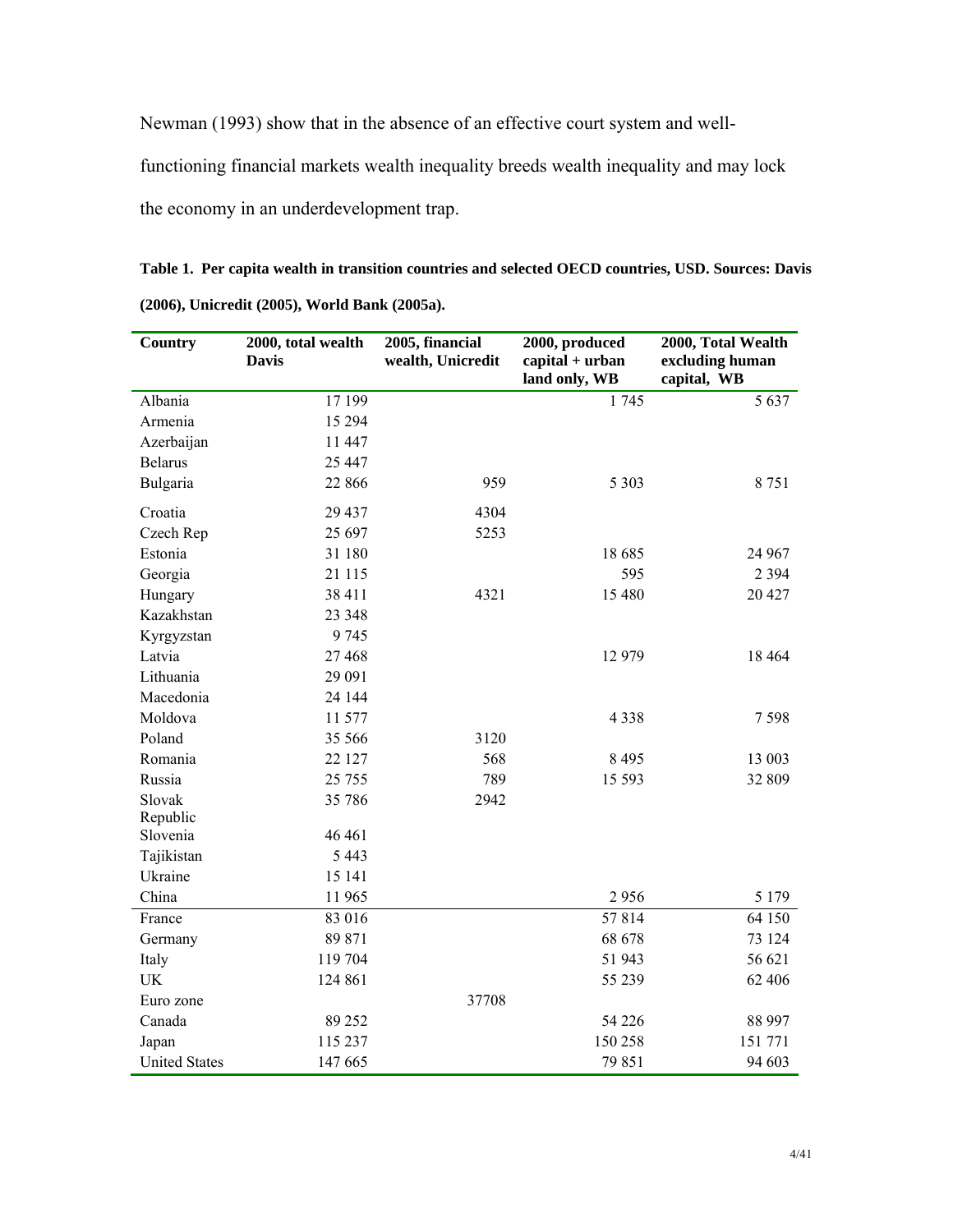The research on wealth inequality is plagued by an array of data problems (Davies and Shorrocks, 2005). First, there are no consistent microeconomic data on personal wealth for transition countries. Whatever data are available are not comparable neither crosscountry nor over time. The wealth data for the pre-transition period are problematic for a number of reasons (see the next section). Also, transition has been accompanied by a substantial growth of informal sector (Shleifer and Treisman, 2005); what is more important, the growth of informal sector may have been very different in different countries (Alexeyev and Pyle, 2003) and cannot be accurately measured (Hanousek and Palda, 2005).

Even given the imperfect data, there are a few strands of studies that promote our understanding of wealth inequality in transition. First, as much of personal wealth distribution today is driven by the privatization process, the existing research on privatization provides important insights. Although the scholars of privatization also complain about the lack of data, substantial progress has been made (Megginson, 2005, Guriev and Megginson, 2006).

In addition to privatization of industrial assets, the reforms have also transferred real estate to urban citizens and farm land to farmers. Prior to transition, socialist economies provided each citizen with a virtually free access to public housing. Transition has transformed these rights-to-use into private property rights essentially creating a market for real estate (consistent with the logic of De Soto, 2002). In addition to registering the private property titles, transition has resulted in a significant increase of supply of housing in real terms. E.g. in Russia, a country traditionally plagued by the lack of housing, an average citizen has seen a 20% increase in terms of per capita square meters

5/41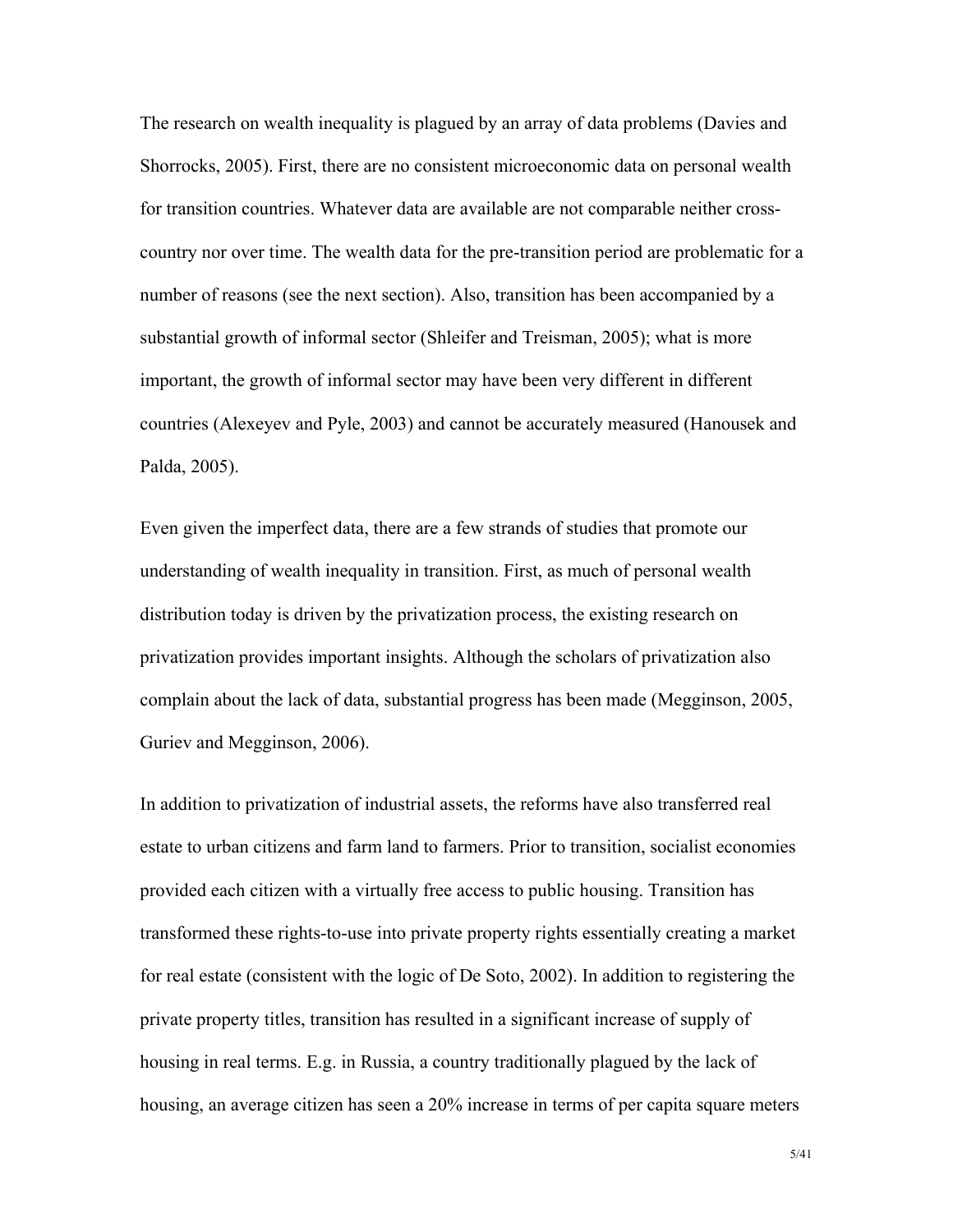during 1990-2004. The transfer of housing has contributed to an increase in wealth inequality as the value of housing in different locations varies greatly.<sup>3</sup>

Second, there is a substantial research on one of the most intriguing phenomena in transition: the emergence of a handful of superrich tycoons in Russia – so called "oligarchs". Out of 691 billionaires in the Forbes list of 2005, 27 are from Russia – by far many more than from the other transition countries combined (including China).<sup>4</sup> It is interesting to compare Russia's standing in the Forbes Billionaire List and in the World Wealth Report that cover the "second tier rich" – individuals with at least \$1M in financial assets. While Russia has 4% of the World's billionaires both in terms of wealth and number of individuals, there are only 103,000 Russian *millionaires* (only 1.2% of the

<sup>3</sup> This is certainly a measurement issue: except for the De Soto's collateral argument, the rental service flow was the same before transition. Yet, as the differences in the value of the rental service flows were not properly measured, transition has resulted in an *observed* increase in inequality. See Yemtsov (2006) for a thorough empirical study of the effect of housing privatization on inequality in Poland, Serbia and Russia. Gustafsson and Li (2001) argue that in China much of the urban-rural inequality is due to the high value of the user rights for urban real estates that urban workers obtain at low rates.

 $\overline{a}$ 

<sup>4</sup> Actually, in 2005 Forbes list, the total wealth of all non-Russian billionaires from transition countries (including China but excluding Hong Kong) was below the wealth of the single richest Russian. In 2004, the wealth of 26 Russian billionaires was about 19% of Russian GDP; the total wealth of all 262 US billionaires was just 7% American GDP. The role of oligarchs increased even further in 2006 when their wealth doubled to \$174 billion (23% Russian GDP).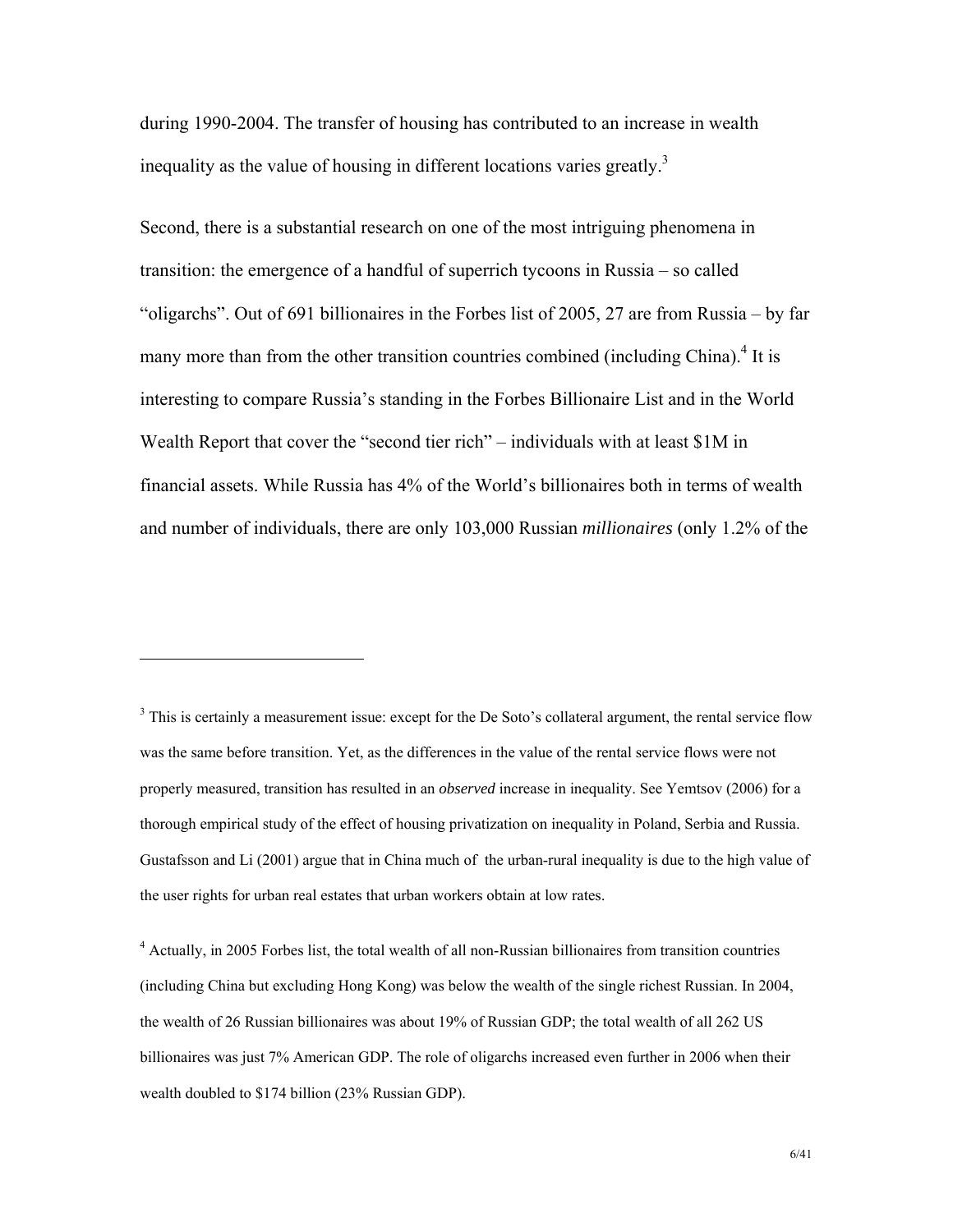world's total) who have about \$670 billion wealth  $(2\%$  of the world's total).<sup>5</sup> The comparison of the Forbes List and the World Wealth Report suggests that there is a huge inequality at the very the top end of Russia's wealth distribution: 25 Russian oligarchs have about 12% of the combined wealth of 103 *thousand* Russian millionaires.<sup>6</sup>

How and why did these "oligarchs" arise? Why did they emerge in Russia but not in other transition countries? What is the impact of their wealth on the economic development of Russia? We address these issues in detail below.

Third, the *income* inequality is studied and understood very well. Milanovic (1998) provides a comprehensive analysis of income inequality in transition based on the comparable data from household surveys in transition. Figure 3 illustrates the variety of transition experiences in terms of increases in income inequality.<sup>7</sup>

 $\overline{a}$ 

 $<sup>7</sup>$  This scatterplot is very intuitively divided into three clusters. Within each cluster there is a positive</sup> correlation between levels of income and inequality (interestingly, the relationship between *changes* in Gini and per capita is actually negative, Keane and Prasad, 2002). One cluster is the advanced transition countries except Poland, the other one is the war-torn countries plus resource-rich Russia and Turkmenistan; other countries are in the third cluster. The fact that Poland is in the intermediate cluster

 $<sup>5</sup>$  The 2005 World Wealth Report does not provide an estimate of the total wealth of Russian billionaires.</sup> We use the numbers of 544 and 573 billions for the 2002 and 2003 mentioned in the presentation of the 2004 World Wealth Report (Vedomosti, 2004) and extrapolate them for the next year.

<sup>&</sup>lt;sup>6</sup> The World Wealth Report (2005) is based on 2004 data; hence it has to be compared to the Forbes List in 2004 when Russia had 25 billionaires jointly owning \$80 billion.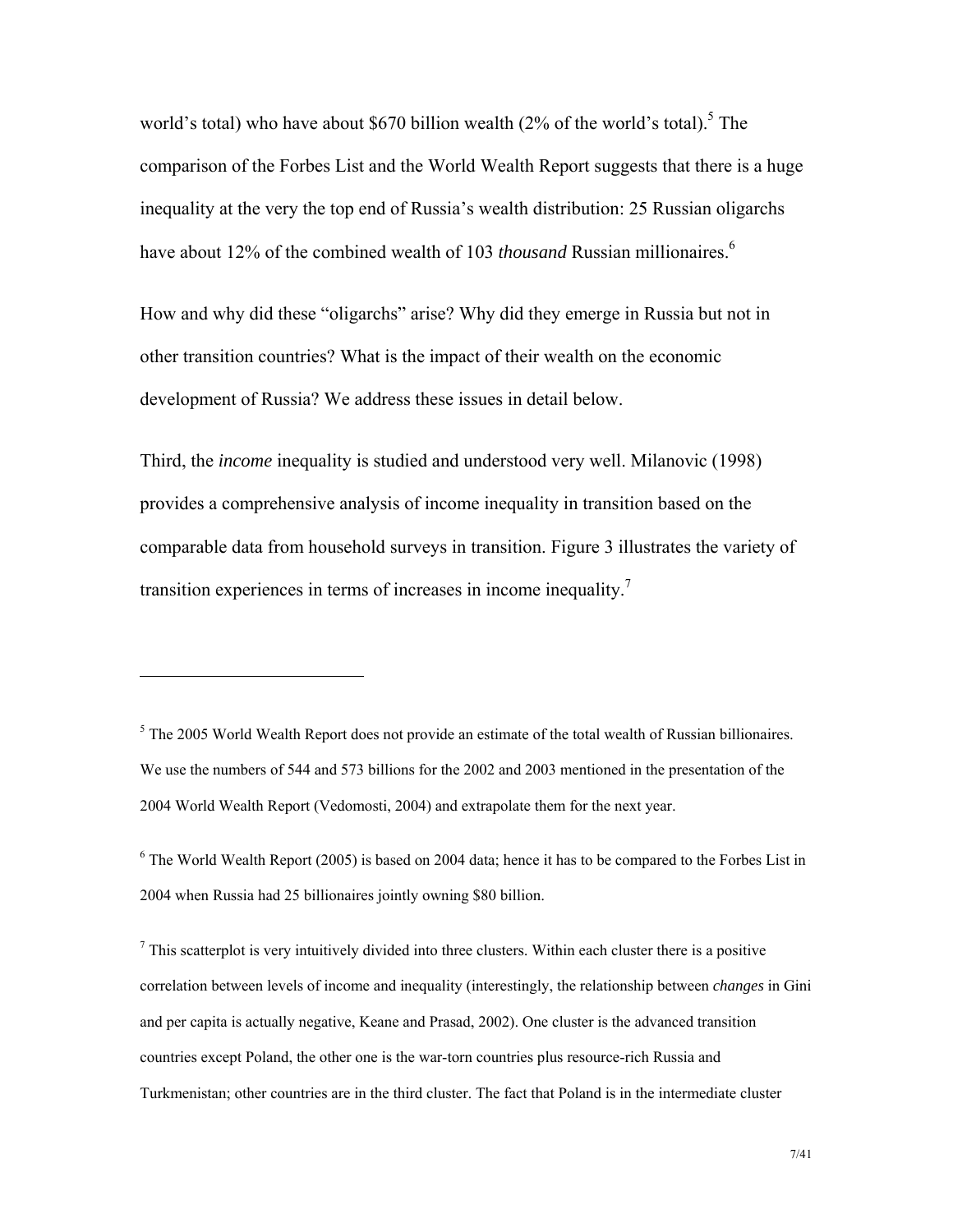

**Figure 2: Russians in the Forbes' billionaires list. Source: Forbes (2002-2006), Russian Trading System website (www.rts.ru), authors' calculations. The Forbes' estimates of the billionaires wealth are shown at the date of the publication of the list. The numbers next to bars indicate the number of Russian individuals in the Forbes list.** 

may be explained by the high pre-transition inequality: actually the change in Poland's Gini was very small (Keane and Prasad, 2002).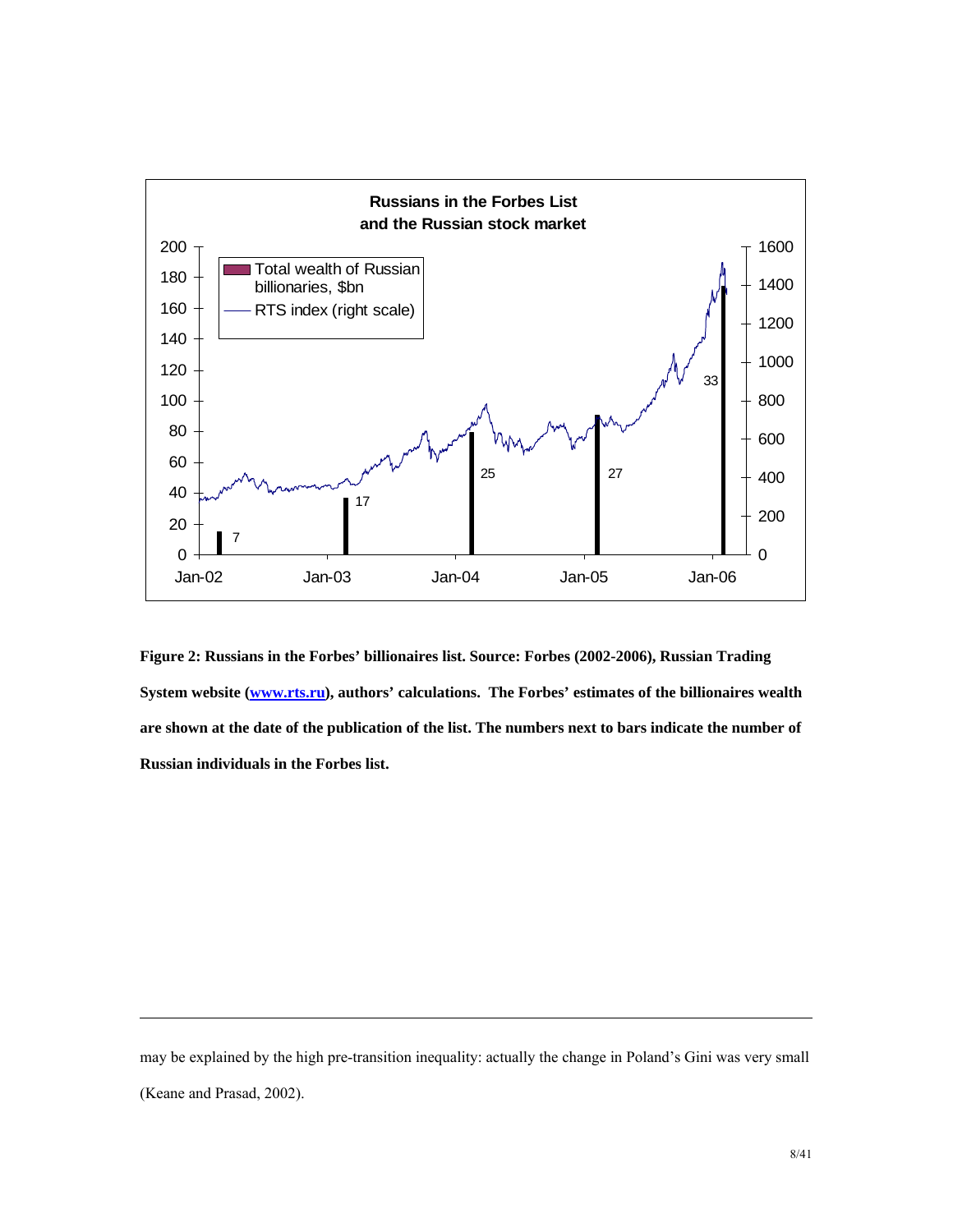

**Figure 3: Income inequality Gini estimates are made in 1996-2002 period, for most countries in 2000- 2001. Source: World Development Indicators.** 

Given that prior to transition personal wealth inequality as well as personal wealth per se were quite low, the current wealth inequality is essentially a function of income inequality during the transition process. As transition countries are essentially middle income countries, the poor face a subsistence constraint, so that within each economy, the savings rates increase with income. Figure 4 shows that the lower half of Russian income distribution essentially saves nothing or even dissaves; the savings rates are substantial only in the top income quartile. The lower saving rates by the poor imply that the wealth inequality is much higher than income inequality.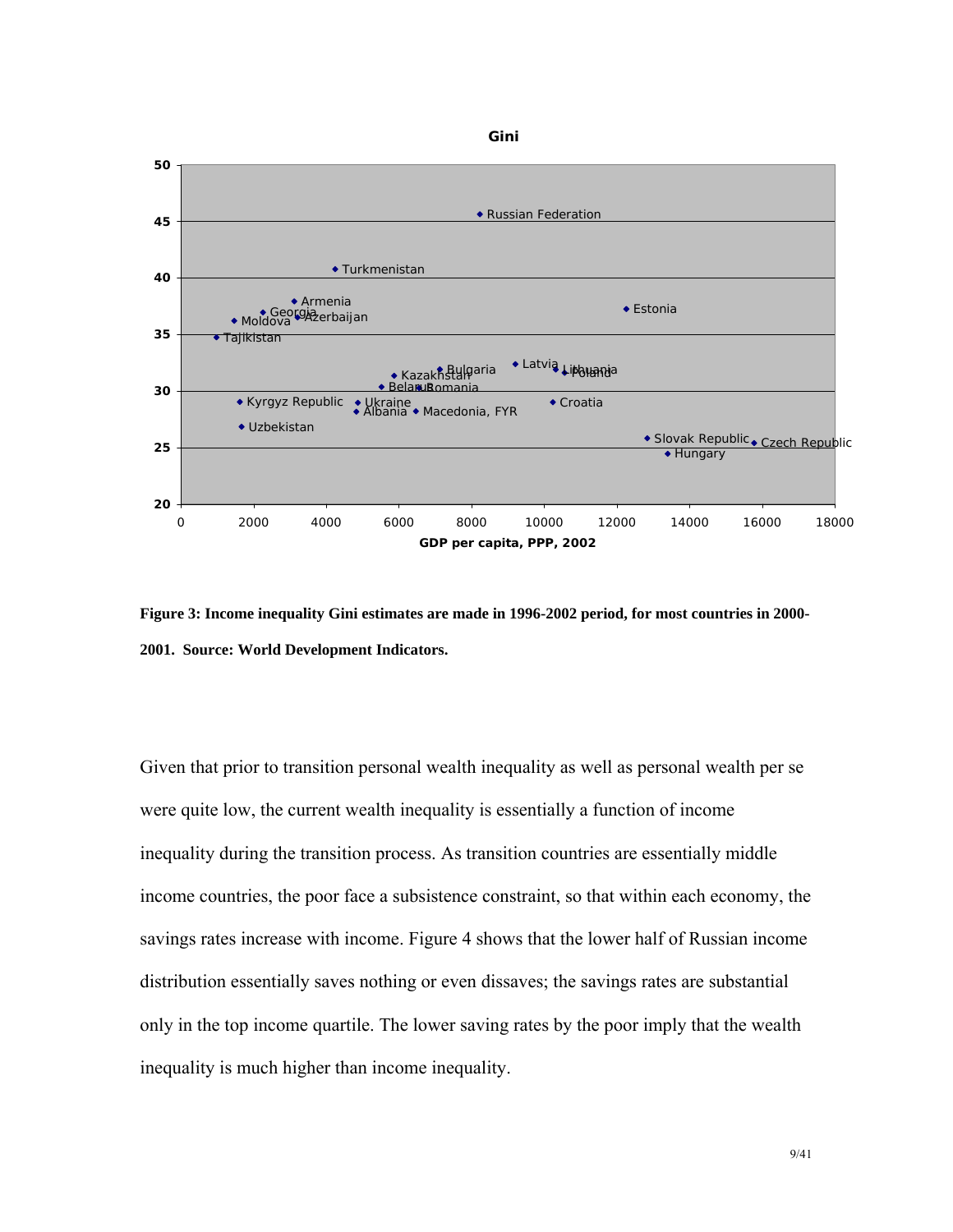

**Figure 4: Majority of Russians saved very little or even dissaved during transition. The graph depicts savings rates (including durables) by income quartiles, based on RLMS survey Rounds V-X (1994- 2001). Source: Foley and Pyle (2005).** 

This argument is incomplete without taking into account capital gains, in particular those on the public housing and productive assets transferred to private hands in the course of transition. While there is no data for such an adjustment, it would probably further increase the estimated inequality. Indeed, the opportunities to earn higher income would be higher for individuals, regions, and sectors where such assets are more valuable and vice versa.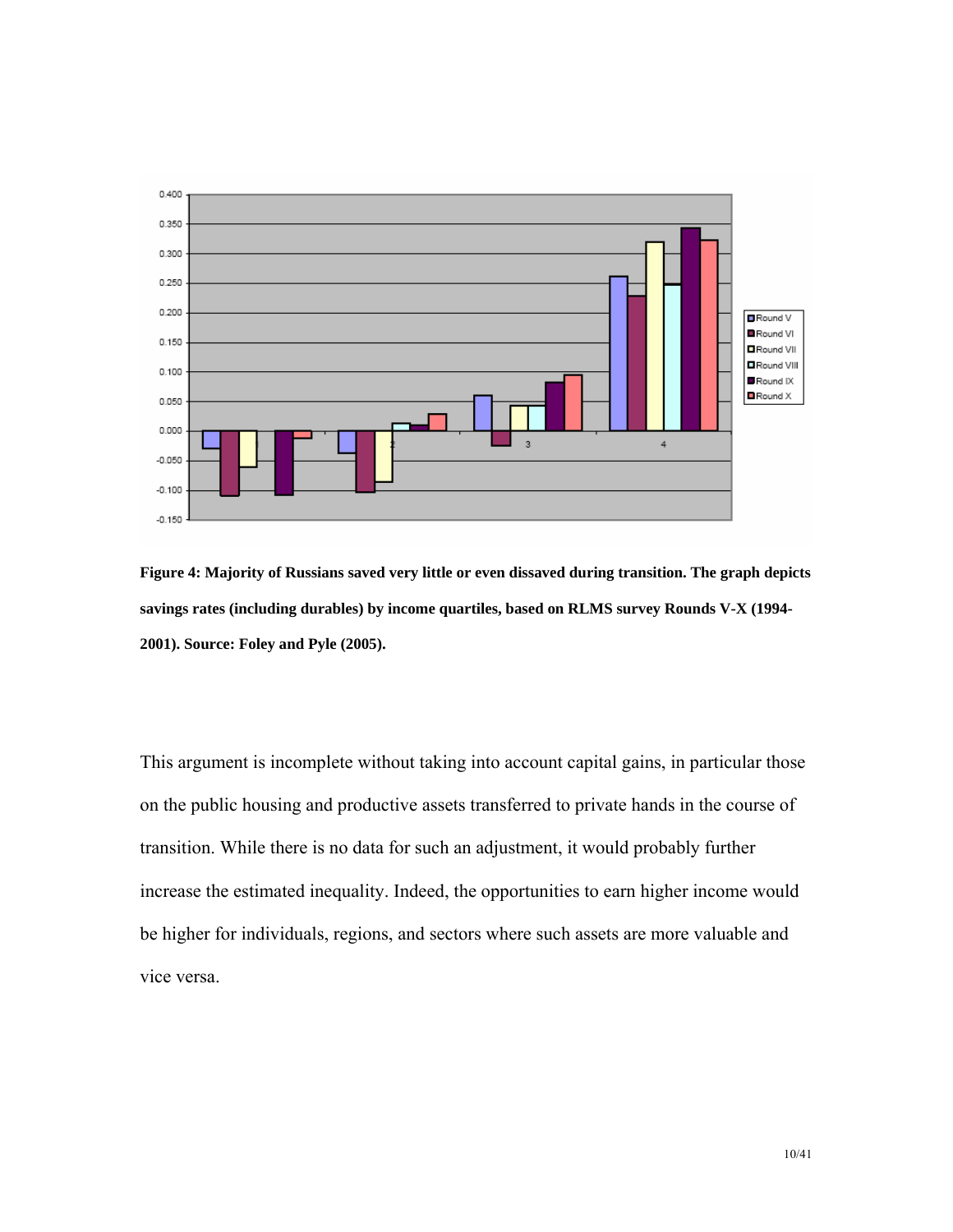#### **Initial conditions**

 $\overline{a}$ 

Our knowledge of inequality in the socialist economies is highly incomplete. The first problem is the lack of primary data. The official data have not been collected; so the most reliable information on inequality has come from the emigrant surveys. Ofer and Vinokur (1992) have surveyed 1250 Soviet Jewish emigrants to Israel who provided information on their wealth prior to their decision to emigrate. These surveys suffer from two important methodological problems. The emigrants are certainly not a representative sample. Among other things, their decision to emigrate could be linked to their low wealth (it is therefore not surprising that 58% of emigrants in the survey had no assets at all!). Ofer and Vinokur recognize these problems and suggest that one should be very careful interpreting their wealth inequality estimates (indeed, the 0.7-0.8 Gini coefficient for the wealth distribution obtained by Ofer and Vinokur is strongly influenced by the large share of assetless migrants).

The other, more important problem is that the pecuniary income/wealth inequality does not measure the true inequality of living standards in a command economy. First, there have been many missing markets (including real estate and financial markets). Second, the real inequality is not in having the wealth but in the ability to use this wealth to buy goods in shortage at state prices. These were driven by connections which in turn were a function of one's standing in the Soviet hierarchy.<sup>8</sup> The acuteness of shortage differed

<sup>&</sup>lt;sup>8</sup> See Shleifer and Vishny (1994) for this theory explaining why centrally planned economies needed shortages to provide incentives.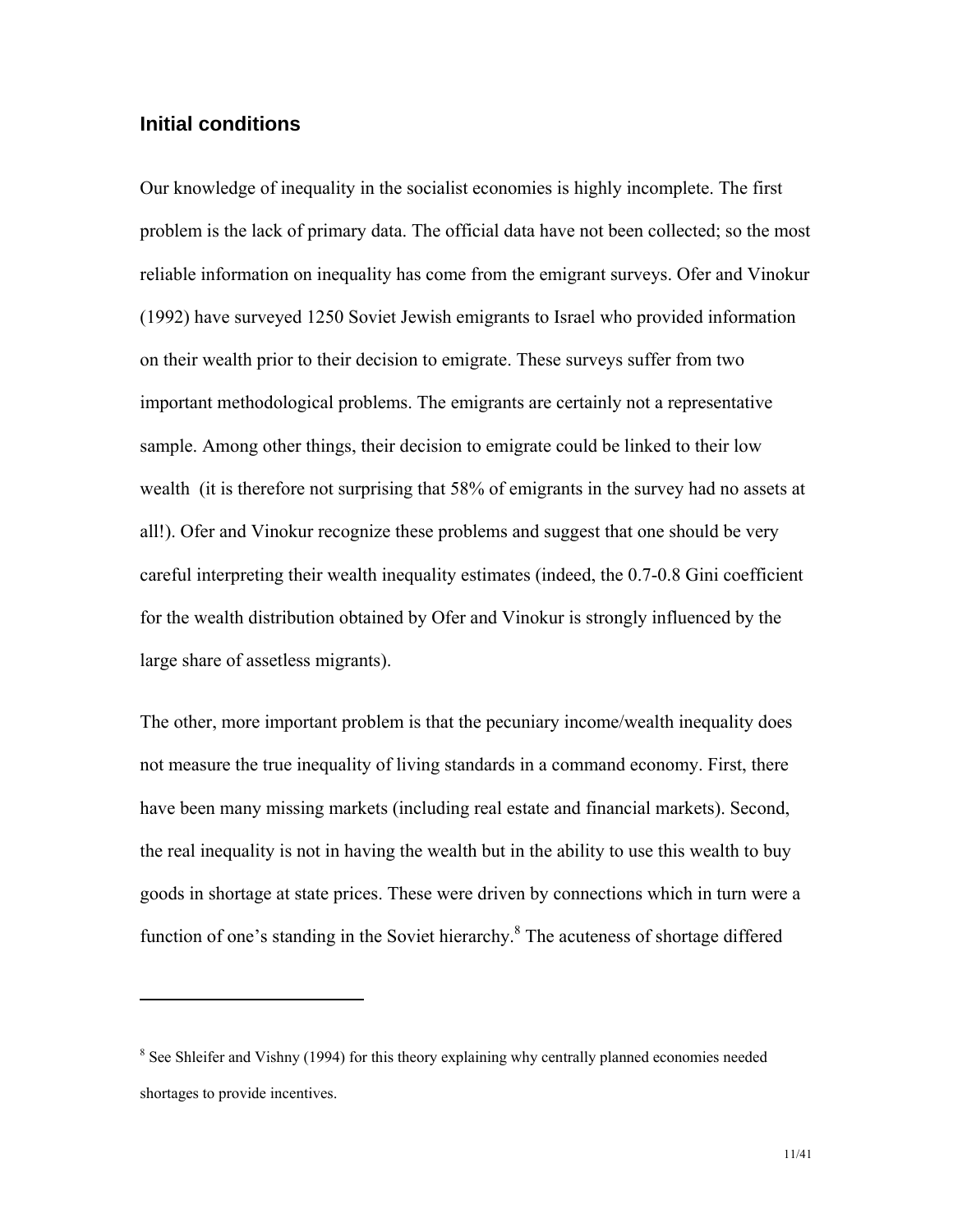geographically. Those residing in larger cities would have access to much better provision of goods in stores. The mobility was constrained through the system of residence permits, so that relocation to a large city was a crucial non-monetary incentive. The factories also were happy to provide the skilled workers with fringe benefits such as good healthcare and housing (this legacy was still important during transition, Commander and Schankerman, 1997, Friebel and Guriev, 2005, Juurikkala and Lazareva, 2004).

Moreover, these problems differed across countries. While the share of public sector employment was very high everywhere (only in Yugoslavia and Poland, public employment was below 90%, Milanovic, 1998), the share of private income varied from 5 to 25%.

**Table 2. The share of private income in socialist economies before transition (1988-89). Private income is calculated as the self-employment income, property income and other income. Source: Milanovic (1988).** 

| <i>Income source</i>      | Czechoslovakia | <b>USSR</b> | <b>Bulgaria</b> | <b>Hungary</b> | Yugoslavia | Poland |
|---------------------------|----------------|-------------|-----------------|----------------|------------|--------|
| Primary income            | 72.9           | 78.8        | 71.2            | 71.7           | 83.1       | 78.2   |
| Labor income              | 69.5           | 72.0        | 56.5            | 55.0           | 62.2       | 53.0   |
| Self-employment<br>income | 3.4            | 6.8         | 14.7            | 14.0           | 20.9       | 25.2   |
| Property income           | n.a.           | n.a.        | n.a.            | 2.7            | n.a.       | n.a.   |
| Social transfers          | 25.4           | 13.6        | 21.2            | 22.4           | 13.3       | 20.7   |
| Pensions                  | 16.5           | 8.0         | 16.6            | 13.4           | 12.1       | 14.3   |
| Child benefits            | 5.6            | 1.2         | 2.3             | 6.0            | 1.2        | 5.2    |
| Other cash<br>transfers   | 3.3            | 4.4         | 2.3             | 3.0            | 0.0        | 1.2    |
| Other income              | 1.7            | 7.6         | 7.6             | 6.0            | 3.6        | 1.1    |
| Gross income              | 100.0          | 100.0       | 100.0           | 100.0          | 100.0      | 100.0  |
| Personal taxes            | 14.2           | n.a.        | n.a.            | 16.5           | 1.2        | 1.6    |
| Direct taxes              | 0.0            | n.a.        | n.a.            | 10.7           | 1.2        | 1.6    |
| Payroll tax               | 14.2           | 0.0         | 0.0             | 5.8            | 0.0        | 0.0    |
| (employee)                |                |             |                 |                |            |        |
| <b>Private income</b>     | 5.1            | 14.4        | 22.3            | 22.7           | 24.5       | 26.3   |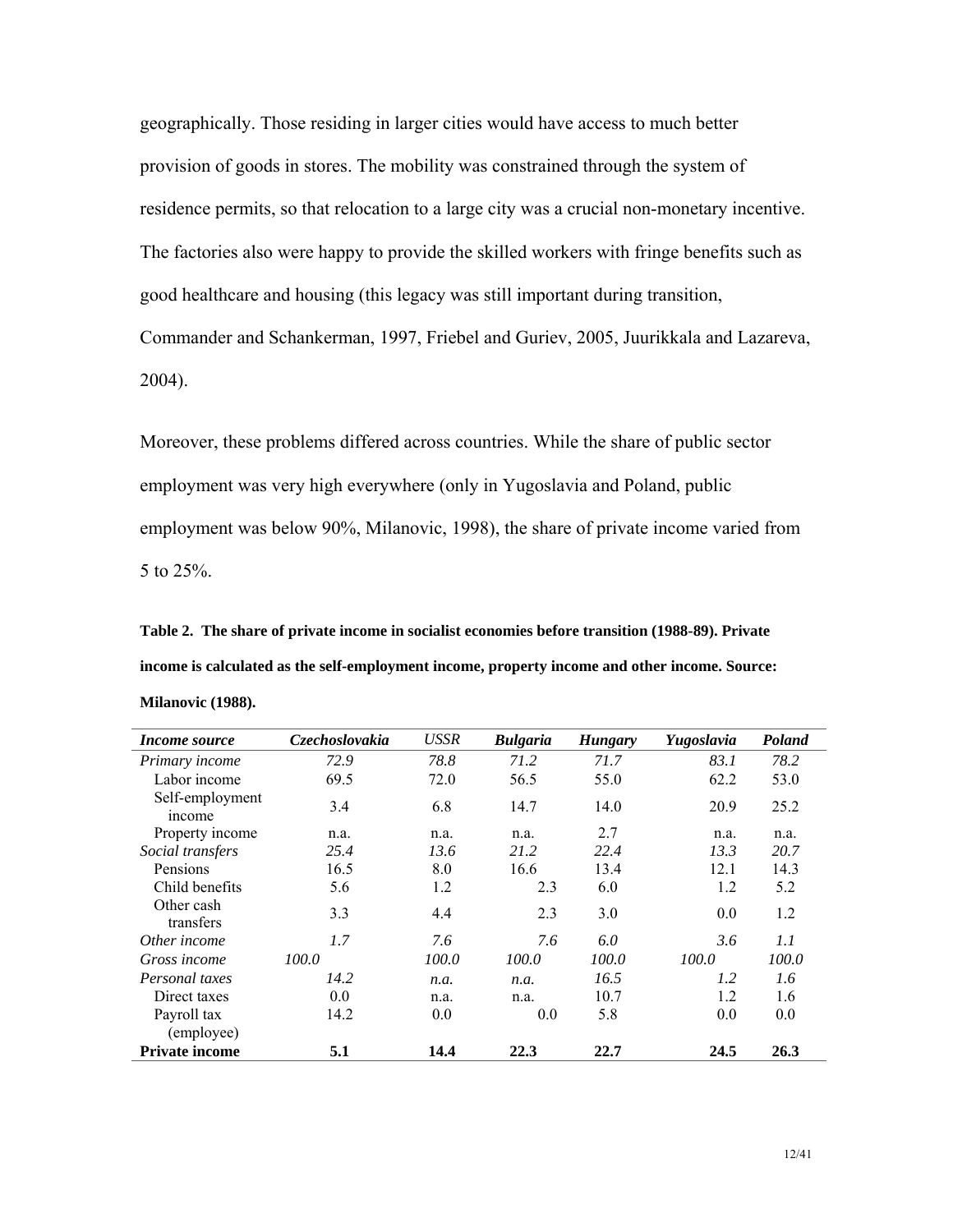#### **Reform strategies and inequality**

 $\overline{a}$ 

One of the most commonly held beliefs about transition is that the rise of inequality is due to the reform and to privatization in particular. This argument is especially popular among the scholars of Russian transition (Stiglitz, 2003) and goes as follows: Russian reform has channeled state assets into the hand of a few, drastically reduced the government funding of public goods therefore leaving majority of citizens at or below the subsistence levels. The existing evidence suggests that the situation is more involved. First, the income inequality has risen in all transition countries including China and Vietnam. Second, even in Russia the major increase in inequality occurred prior to privatization. Third, as shown by Milanovic (1999), most of the increase in income inequality in postcommunist countries is due to wage decompression.<sup>9</sup>

Yet, all of the above refers to the income inequality. The dynamics of wealth inequality was also driven by the privatization process. Transition countries have chosen very different privatization strategies (Megginson 2005): some (most importantly, Russia and Czech Republic) opted for voucher-based mass privatization, others sold in open auctions allowing foreigners to bid, some sold to insiders, some did not privatize at all.

<sup>&</sup>lt;sup>9</sup> Milanovic's study ends in mid 1990s but the levels of inequality in transition economies have remained roughly constant since then.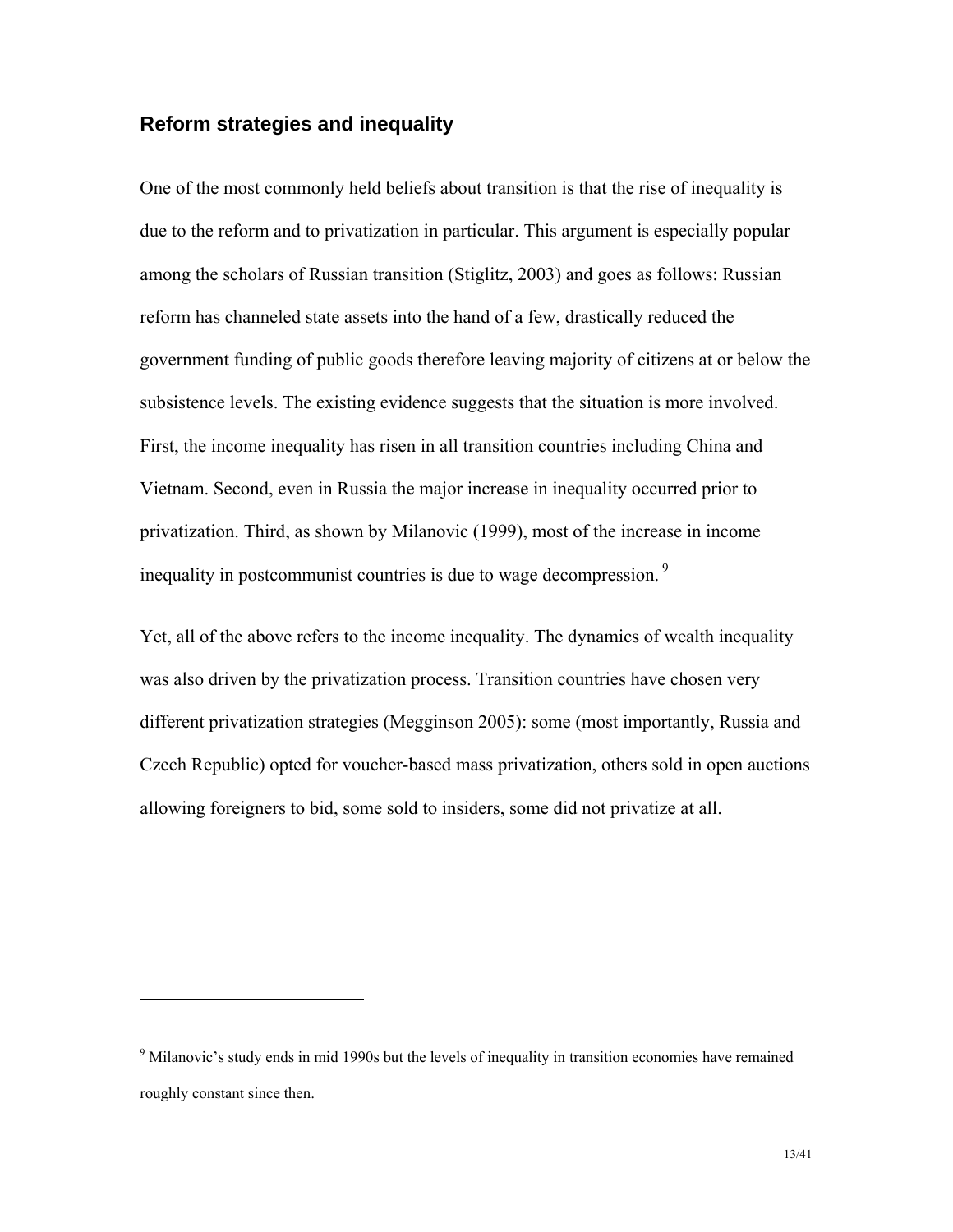

**Figure 5: Change in Gini coefficient for transition countries and the contribution of wage decompression. Source: Milanovic (1999).** 

The outcomes however do not depend very much on the privatization strategies. Rather, there is a clear distinction between CEE and FSU transition experiences (Berglof and Bolton, 2002, refer to this distinction as the Great Divide of transition). For example, with all the difference between Polish and Czech privatization strategies, the ownership structures in these countries are converging (Grosfeld and Hashi, 2003, see also the Appendix). Even though Czech Republic has had its share of corporate governance scandals (Johnson et al., 2000), in the end of the day the market institutions have emerged as the country joined the EU. Also, Russia that has privatized extensively is now renationalizing important sectors of the economy thus converging back to some of its FSU neighbors.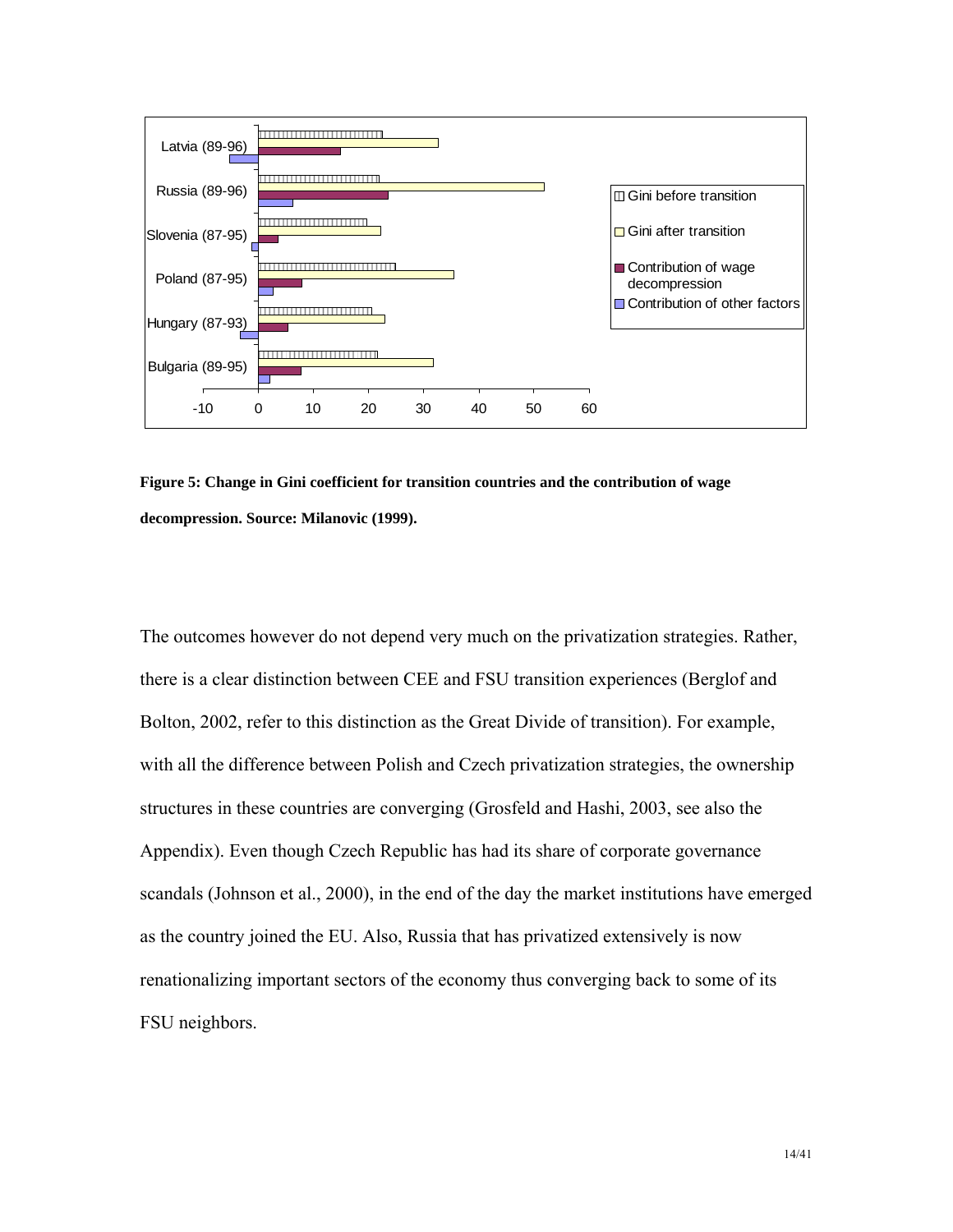The simplest explanation of the Great Divide is the outside anchor of EU accession available to CEE countries. In these countries, the commitment to reforms was credible, while the FSU there has always been a fear of reversal and expropriation; the risk did materialize in Russia, Belarus, and some other countries. This has determined the choice of reform strategies. In order to provide demand for market institutions, reformers had to create a critical mass of private owners, and do that quickly. While the voucher privatization is suboptimal in terms of efficiency (Megginson, 2005), it had to be implemented to make the reforms irreversible.<sup>10</sup> On the other hand, as reformers did realize already in the beginning of reforms and as the empirical research on privatization showed later (Guriev and Megginson, 2006), privatization works better in the presence of complementary reforms of market and state institutions. Therefore the reformers faced a chicken-and-egg problem. In Russia, they chose to launch a rapid mass privatization to transfer tens of thousands of industrial enterprises to private hands (usually to incumbents) within the course of a couple of years. $^{11}$ 

Initially, the assets were owned by tens of millions of Russians, but the ownership quickly consolidated. As the market institutions were underdeveloped, there were huge

<u>.</u>

<sup>&</sup>lt;sup>10</sup> The risk of policy reversal was the major factor for not adopting China's gradualist approach. The renationalization of a few key enterprises in 2004-05 implies that this risk was and still is very tangible. Unfortunately for the reformers, the rise in inequality due to hasty privatization has only strengthened public support for policy reversal.

 $11$  Beck and Laeven (2006) show that the institutional challenges were especially important in transition countries with natural resources and with many years under communism. Russia has both.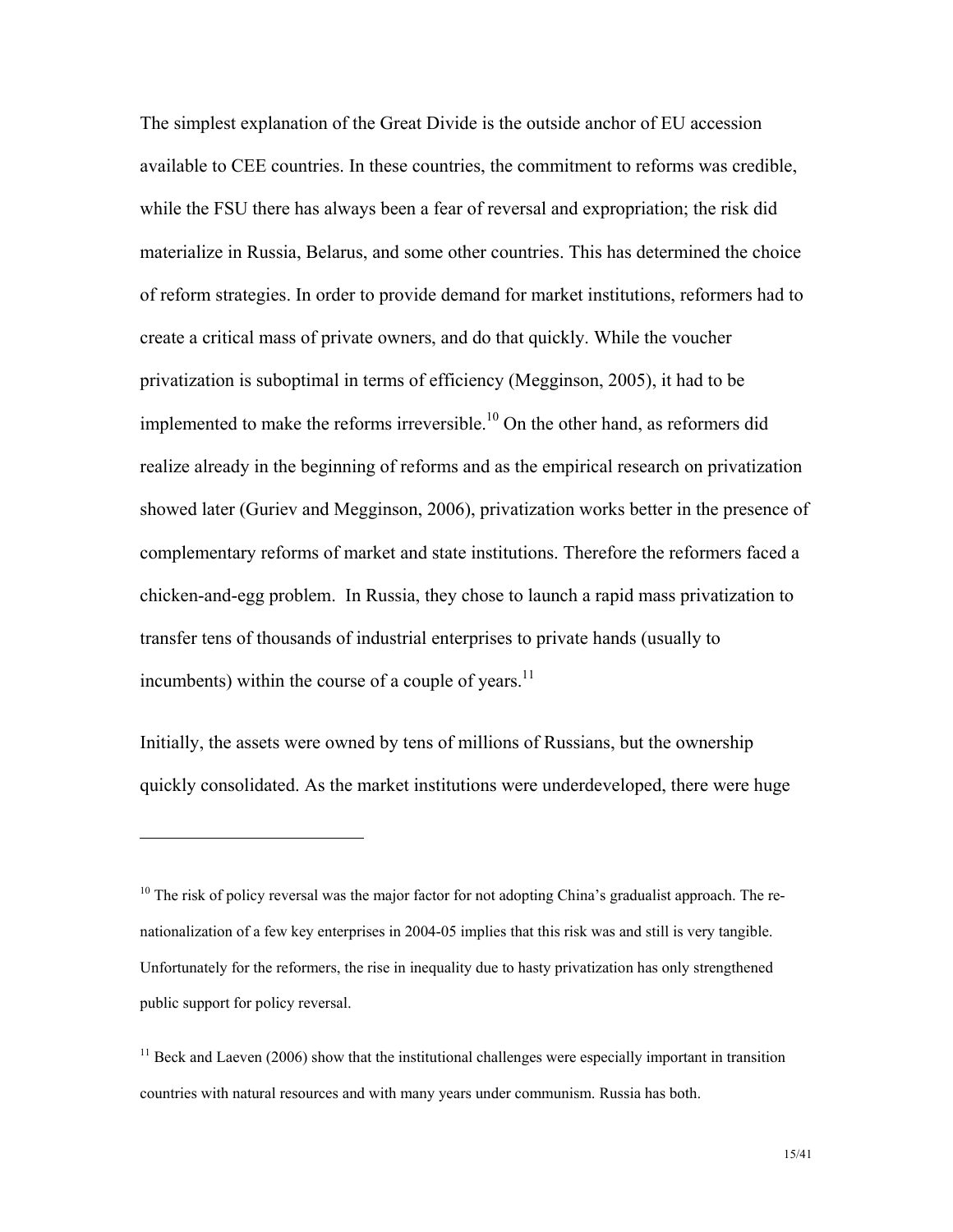"institutional economies of scale" – large owners have been able to influence the rules of the game through capturing regulators, courts and legislatures (Glaeser et al., 2003, Sonin, 2003, Hellman et al., 2002, Slinko et al., 2005). Hence the shares changed hands from workers and retired workers to managers or outside majority owners.12

The next wave of privatization was the so-called loans-for-shares program. This program was designed to overcome the parliament-imposed ban on privatization of mining industries. The government did not sell the assets; rather, government borrowed cash from private banks using the assets as collateral; as the government never intended to pay back, the assets were actually transferred to the bankers. As the auctions were run by the banks themselves, they were rigged and the assets were privatized at a small fraction of their market value (Freeland,  $2000$ ).<sup>13</sup>

Both loans-for-shares privatization and post-voucher-privatization consolidation of ownership resulted in an emergence of a few large business groups each owned by handful of entrepreneurs known as oligarchs.

 $12$  One of the important factors in this process was the spread of wage arrears in Russia in mid 1990s (Earle and Sabirianova, 2002). As workers were not paid wages in time, they were desperate to get cash and sold their shares at very low prices.

<sup>&</sup>lt;sup>13</sup> The important factor was the 1996 presidential elections; loans-for-shares helped Yeltsin enlist support of the bankers (future oligarchs) as these assets would remain their property only in case of Yeltsin's victory.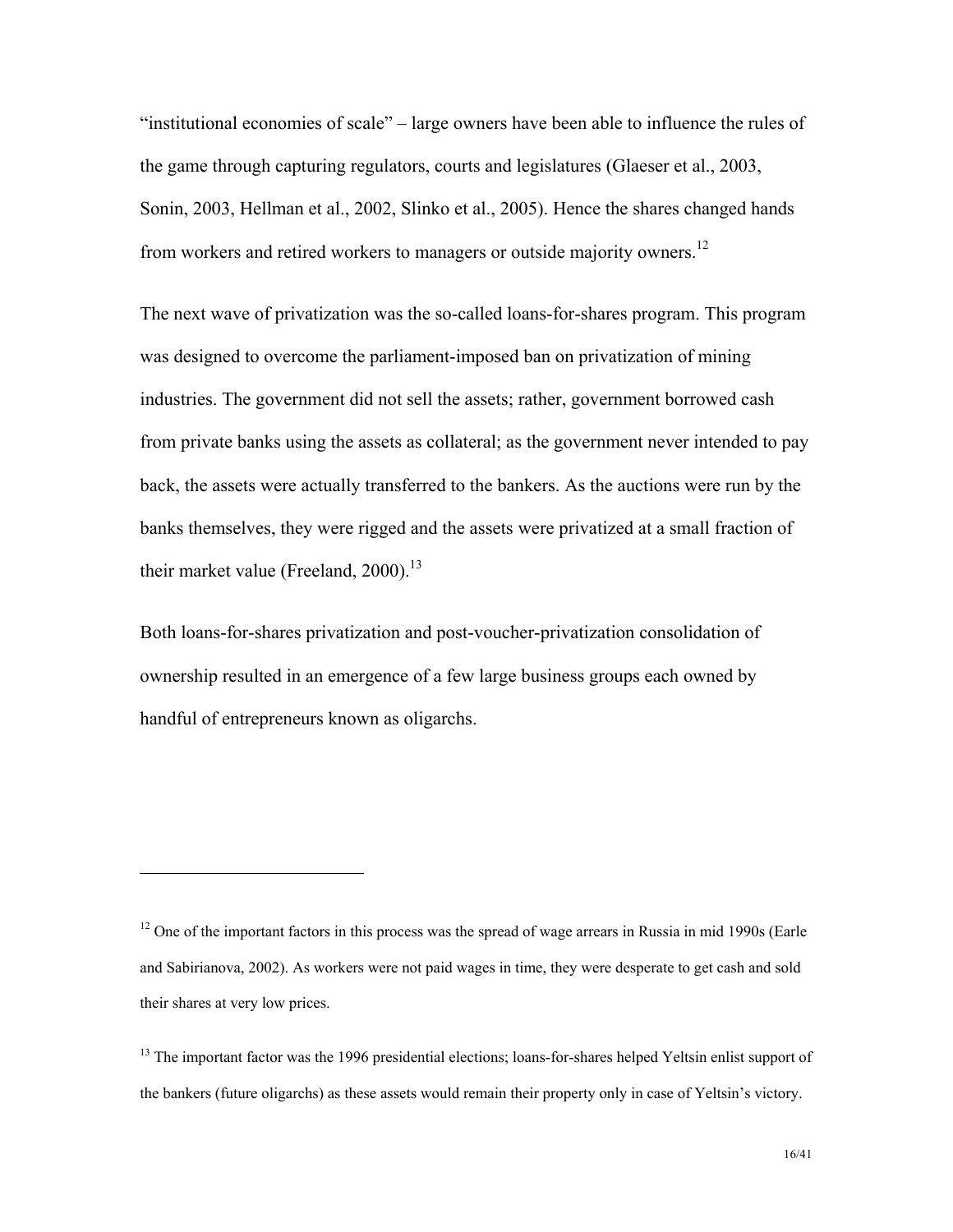## **Oligarchs**

According to Plato, "oligarchy" is a form of government by a small group; Plato distinguished oligarchs from nobles as the latter are few but rightful rulers while oligarchs come to power unlawfully. In its current meaning in Russia, the term "oligarch" denotes a large businessman who controls sufficient resources to influence rules of the game – politics, regulation, and judiciary – to further their fortunes.

As mentioned above, transition has created oligarchs in Russia but not in other postcommunist countries. Russia differs from other transition countries in several important respects. First, it holds vast natural resources (see Fig. 1) which creates enormous potential for rent-seeking. Second, unlike the CEE countries, it has spent more time under communism; it was therefore more difficult to rebuild market institutions (no Russian had any memory of living in a capitalist economy). Besides, Russia did not have an outside anchor such as EU accession that has created commitment to building these institutions in the CEE. Third, Russia has undertaken a democratic and decentralized path of political reform which allowed for private agents to build their estates independent of the rulers. The latter factor is important for understanding the difference between Russia on one hand and authoritarian post-Soviet regimes, on the other. While the latter have successfully eliminated all private oligarchs, it is not clear how much wealth has been amassed by the rulers themselves. Due to the oppression of free press, such data are not

17/41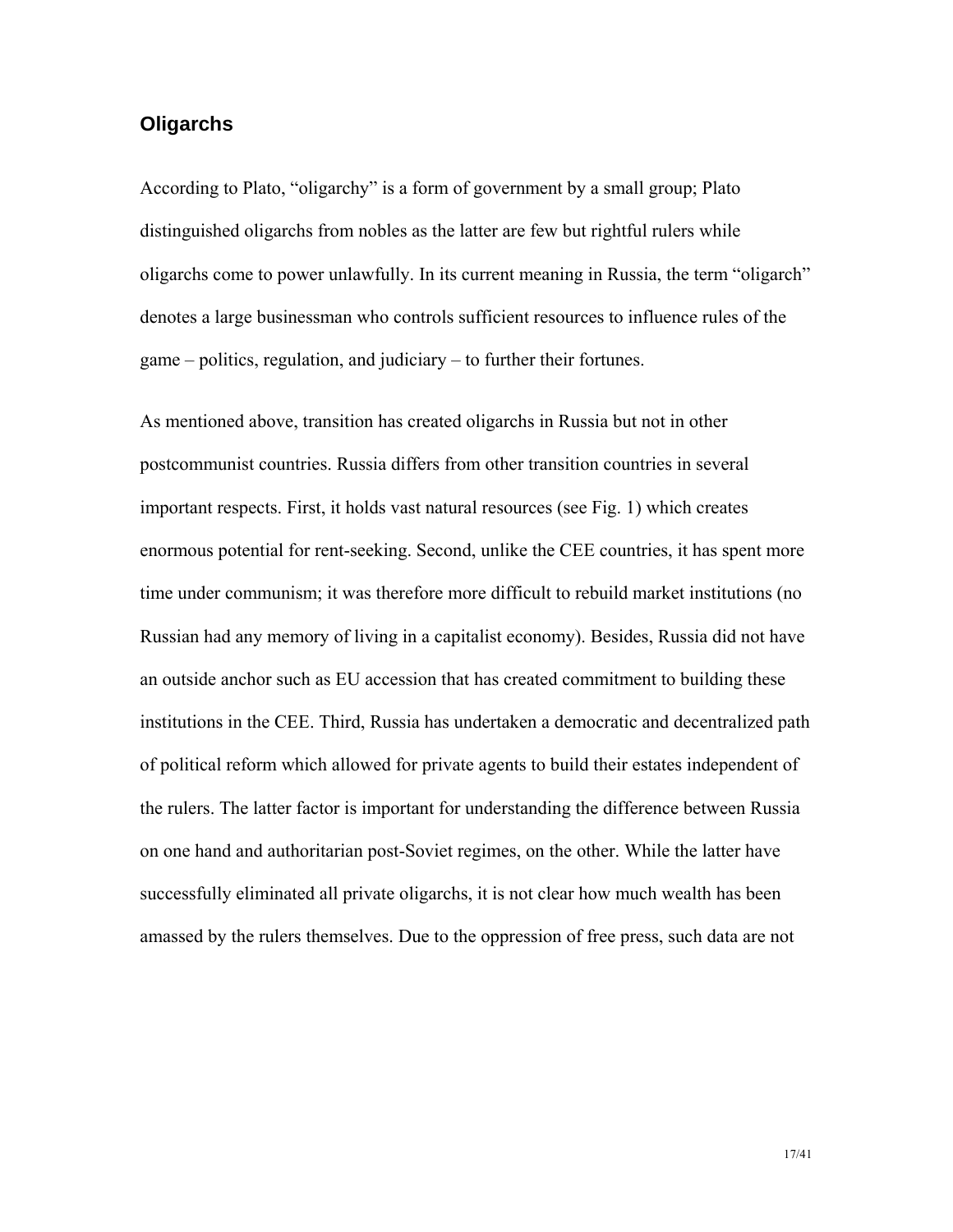available but even the sketchy evidence suggests that the post-Soviet authoritarian rulers are rich enough to be considered the "ultimate oligarchs" within their own countries.<sup>14</sup>

These distinguishing features of Russia's economy have predetermined the emergence of Russian oligarchs. While the conventional wisdom is that the Russian oligarchs were created by the loans-for-shares scheme discussed above, this is only a part of the picture. Indeed, among the 22 business groups listed in the Table 3, only 3 (led by Potanin, Abramovitch and Khodorkovsky) owe their fortunes to this particular event as they – the young bankers – have used the loans-for-shares auctions to acquire the crown jewels of the mining industry. Two more oligarchs – then industry incumbents Bogdanov and Alekperov – have used loans-for-shares to reinforce their control over their own enterprises. Others have risen through voucher privatization or through purchasing privatized firms from incumbents.<sup>15</sup> Moreover, the first list of omnipotent tycoons of

<sup>&</sup>lt;sup>14</sup> One of the most liberal of these rulers, Kazakh President Nursultan Nazarbayev has allegedly tunneled at least 1 billion dollars of oil export revenues to one of his private accounts; his family controls many other key enterprises in the country (Kramner and Norris, 2005, Hiatt, 2005). Another common example is Ukraine where three groups (those of Taruta, Akhmetov and Pinchuk) have become the pillars of President Kuchma's regime (not surprisingly, Kuchma is Pinchuk's father-in-law) and did suffer a certain fallout after Orange Revolution of 2004. Gorodnichenko and Grygorenko (2005) list 13 Ukrainian oligarchs (including Pinchuk, Ahmetov and Taruta) who jointly control about 40% of the Ukrainian economy. Yet only three of them – the very same Pinchuk, Ahmetov and Taruta – showed up in the Forbes list.

<sup>&</sup>lt;sup>15</sup> Guriev, Rachinsky, and Zhuravskaya (2006) track all the private Russian owners in the World Bank's (2004) dataset and find that 42% Russian firms were controlled in 2003 by owners who were industry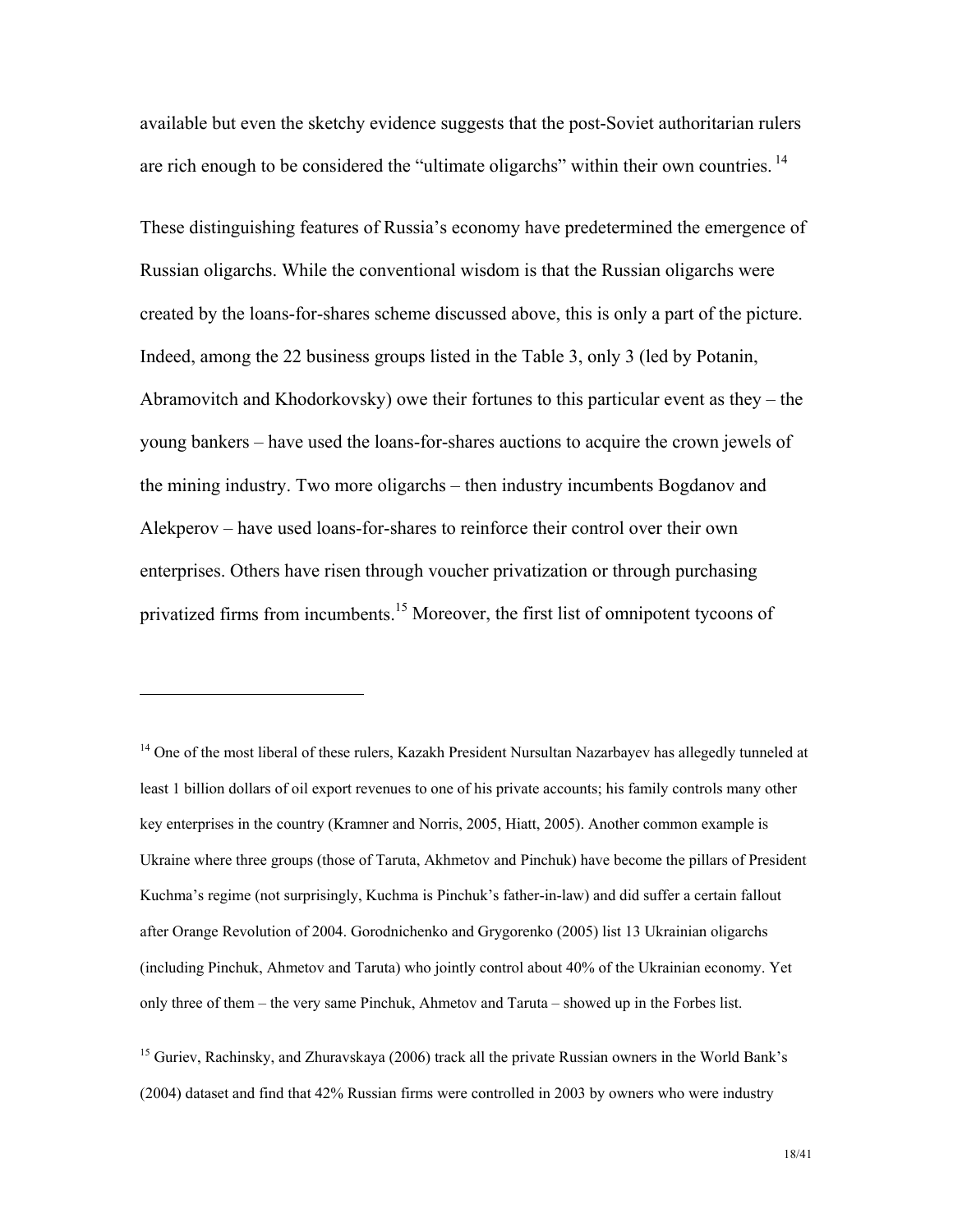Russia – so called "Berezovsky's Group of Seven" (FT 1996) included four businessmen who actually lost all loans-for-shares tenders they took part in.

Table 3 is borrowed from Guriev and Rachinsky (2005) who used a unique dataset on ownership of Russian industry in 2003 to classify the largest owners as oligarchs. In their sample covering about 75% of Russian industry, the 22 oligarchs control about 40% of sales and employment. It is therefore not surprising to see astonishing estimates of their personal wealth in the Forbes list.

What do we know about Russian oligarchs? First, they do control enterprises in natural resource industries and in protected industries such as automotive (Guriev and Rachinsky, 2005). Their market shares in the industries that they control are very large. Yet, it should not be a concern for the antitrust policy as almost all of these industries produce globally tradable goods. What is more important is the "political antitrust" (Rajan and Zingales, 2003) – policies restricting the state capture by the large influential business groups. Even though the oligarchs are small in the global economy, they have a huge weight within Russia.

insiders at the beginning of transition; 48% of the firms are controlled by owners who have served in high government positions at some point in 1990s. The preliminary evidence in this paper suggests that while political connections help to get better assets, the politically-connected owners are less efficient owners in terms of productivity *growth.*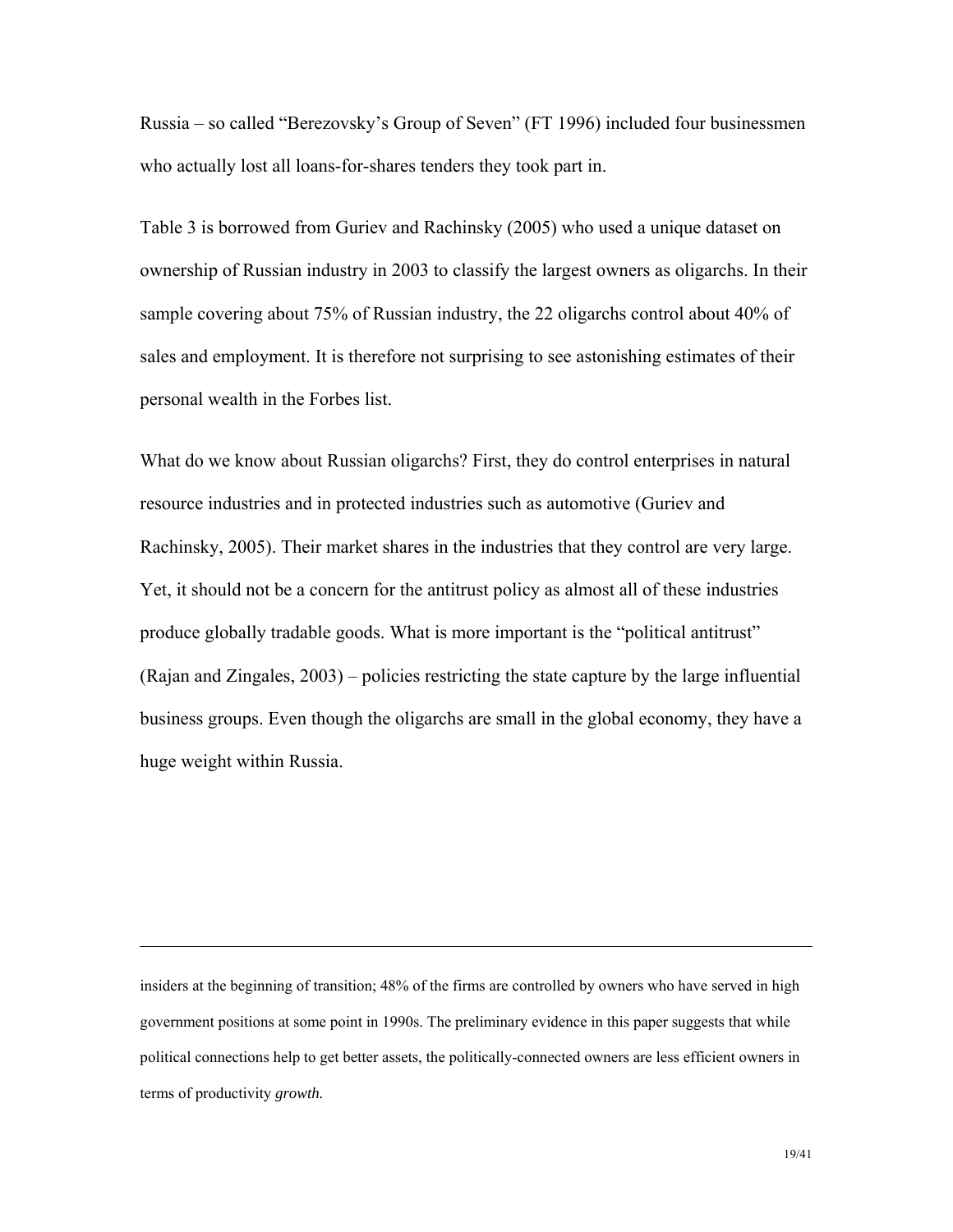| Senior partner(s)                                             | Holding company / firm,<br>major sector( $s$ )   | Employment, in<br>thousands (% of<br>sample) | Sales, in<br>billions of<br>rubles<br>(% of sample) | Wealth, in<br>billions of U.S.<br>dollars |
|---------------------------------------------------------------|--------------------------------------------------|----------------------------------------------|-----------------------------------------------------|-------------------------------------------|
| Oleg Deripaska                                                | Base Element / RusAl,<br>aluminum, auto          | 169 $(3.9\%)$                                | 65 $(1.3\%)$                                        | 4.5                                       |
| Roman Abramovich                                              | Millhouse / Sibneft,<br>oil                      | $169(3.9\%)$                                 | 203 (3.9%)                                          | 12.5                                      |
| Vladimir Kadannikov                                           | AutoVAZ,<br>automotive                           | 167 (3.9%)                                   | $112(2.2\%)$                                        | 0.8                                       |
| Sergei Popov,<br>Andrei Melnichenko,<br>Dmitry Pumpiansky     | MDM,<br>coal, pipes, chemical                    | 143 (3.3%)                                   | 70 (1.4%)                                           | 2.9                                       |
| Vagit Alekperov                                               | Lukoil,<br>oil                                   | 137 (3.2%)                                   | 475 (9.2%)                                          | 5.6                                       |
| Alexei Mordashov                                              | Severstal,<br>steel, auto                        | $122(2.8\%)$                                 | 78 (1.5%)                                           | 4.5                                       |
| Vladimir Potanin,<br>Mikhail Prokhorov                        | Interros / Norilsk Nickel,<br>non-ferrous metals | $112(2.6\%)$                                 | $137(2.6\%)$                                        | 10.8                                      |
| <b>Alexandr Abramov</b>                                       | Evrazholding,<br>steel                           | $101(2.3\%)$                                 | 52 $(1.0\%)$                                        | 2.4                                       |
| Len Blavatnik,<br>Victor Vekselberg                           | Access-Renova/TNK-<br>BP, oil, aluminum          | 94 (2.2%)                                    | 121 (2.3%)                                          | 9.4                                       |
| Mikhail<br>Khodorkovsky                                       | Menatep/Yukos,<br>oil                            | $93(2.2\%)$                                  | 149 (2.9%)                                          | 24.4                                      |
| Iskander Makhmudov                                            | UGMK,<br>non-ferrous metals                      | 75(1.7%)                                     | 33 $(0.6\%)$                                        | 2.1                                       |
| Vladimir Bogdanov                                             | Surgutneftegaz,<br>oil                           | 65 $(1.5\%)$                                 | $163(3.1\%)$                                        | 2.2                                       |
| Victor Rashnikov                                              | Magnitogorsk Steel,<br>steel                     | 57 $(1.3\%)$                                 | 57 $(1.1\%)$                                        | 1.3                                       |
| Igor Zyuzin                                                   | Mechel,<br>steel, coal                           | 54 (1.3%)                                    | 31 $(0.6\%)$                                        | 1.1                                       |
| Vladimir Lisin                                                | Novolipetsk Steel,<br>steel                      | 47 $(1.1\%)$                                 | 39 (0.8%)                                           | 4.8                                       |
| Zakhar Smushkin,<br>Boris Zingarevich,<br>Mikhail Zingarevich | IlimPulpEnterprises,<br>pulp                     | 42 $(1.0\%)$                                 | $20(0.4\%)$                                         | $\mathbf{1}$                              |
| Shafagat Tahaudinov                                           | Tatneft,<br>oil                                  | 41 $(1.0\%)$                                 | 41 (0.8%)                                           | 2.9                                       |
| Mikhail Fridman                                               | Alfa/TNK-BP,<br>oil                              | 38 (0.9%)                                    | $107(2.1\%)$                                        | 5.2                                       |
| Boris Ivanishvili                                             | Metalloinvest,<br>ore                            | $36(0.8\%)$                                  | $15(0.3\%)$                                         | 8.8                                       |
| Kakha Bendukidze                                              | United Machinery,<br>engineering                 | 35 $(0.8\%)$                                 | $10(0.2\%)$                                         | 0.3                                       |
| Vladimir<br>Yevtushenkov                                      | Sistema/MTS,<br>telecoms                         | $20(0.5\%)$                                  | $27(0.5\%)$                                         | 2.1                                       |

#### **Table 3. Russian oligarchs as of Summer 2003.**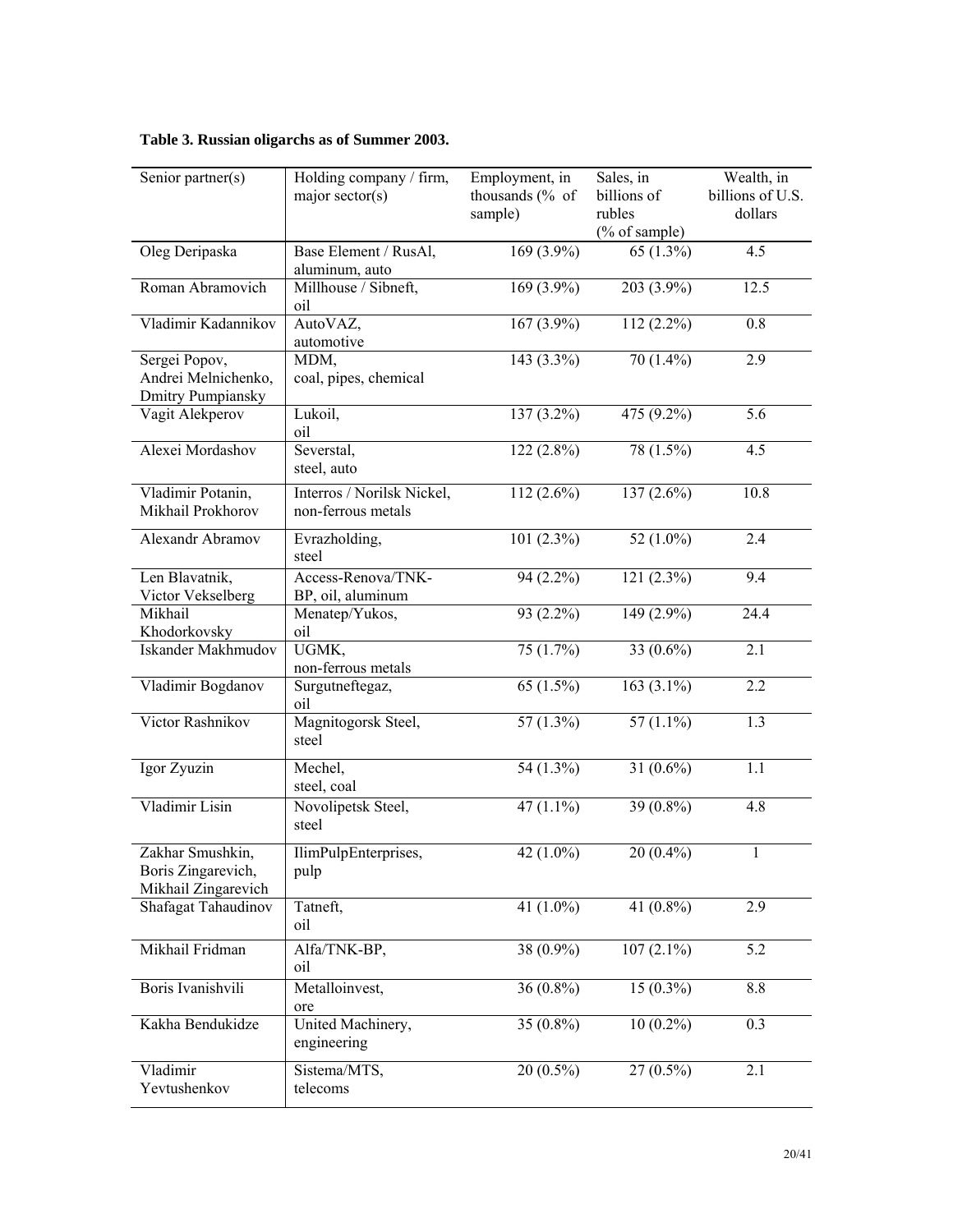| David Yakobashvili,<br>Mikhail Dubinin,<br>Sergei Plastinin | WimmBillDann,<br>dairy/juice | $13(0.3\%)$     | $20(0.4\%)$   |  |
|-------------------------------------------------------------|------------------------------|-----------------|---------------|--|
| Total                                                       |                              | $1,831(42.4\%)$ | 2,026 (39.1%) |  |

Sources: Employment and sales are from World Bank (2004) and Guriev and Rachinsky (2005). The percentages in parentheses is the share of employment/sales of the World Banks sample, that in turn covers a substantial share of the economy as discussed below. Wealth is the market value of the oligarchs' stakes in spring 2004 calculated by authors using Forbes (2004) and stock market data. Wealth includes stakes of all the partners identified by the survey (in most cases, there is just one major owner, but in some cases there are 2-3 or even 7). Each entry lists the leading shareholder(s) in a respective business group, the name of the holding company or the flagship asset, and one or two major sectors. We report several individuals per group only when there is equal or near equal partnership. Ranking is based on employment in the sample and may therefore be different from actual, as the sample disproportionally covers assets of different oligarchs. Employment and sales are based on official firm-level data for 2001. The exchange rate was \$1=29 rubles.

Most of the oligarchs in Table 3 are relatively young. An average/median Russian billionaire is about 45 years old – 20 years younger than an average/median billionaire in the US. Most of them control majority or supermajority stakes in their companies which they are still actively managing. The absence of separation of ownership and control and resulting agency problems has provided the oligarchs with strong incentives to restructure their firms. Boone and Rodionov (2002) argue that since the oligarchs established – often through expropriation and dilution of other shareholders including the state – the control over their assets, they have been running them very well. This claim is consistent with preliminary evidence in Shleifer and Treisman (2005) and Guriev and Rachinsky (2005) who show that oligarchs seem to outperform other Russian owners and almost catch up with foreign owners.

Moreover, consistently with the reformer's expectations, oligarchs began to lobby for certain further pro-market reforms (Guriev and Rachinsky, 2005). This process however took more time than the reformers expected and was also less comprehensive. First (as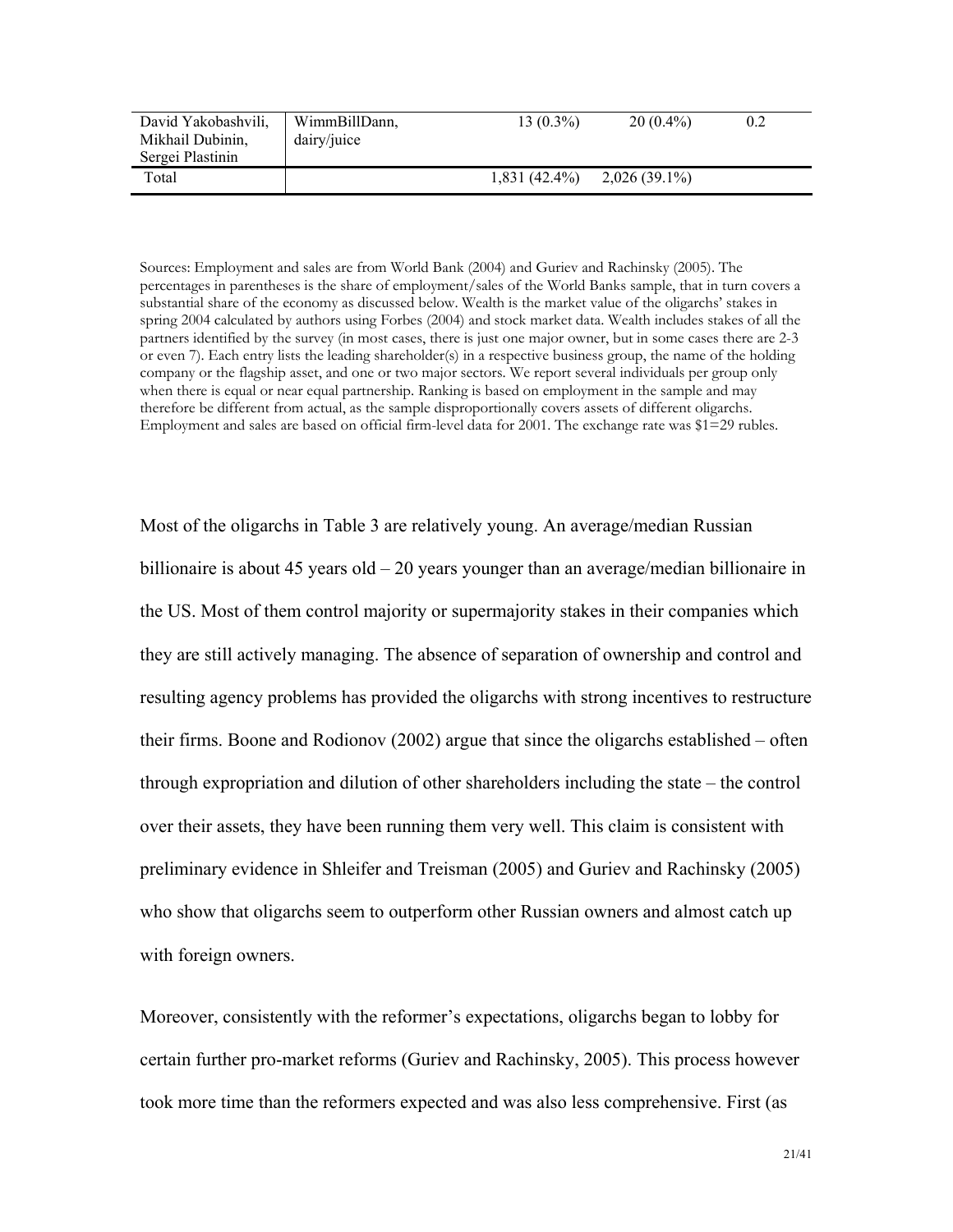Glaeser et al., 2003 and Sonin, 2003, suggested), oligarchs originally benefited from continued rent-seeking. Second, unlike robber barons in the USA, Russian oligarchs are a part of a globalized economy (a few oligarchs from the Table 2 live in London, most prominently Roman Abramovic), hence their commitment to building long-term security of property rights in Russia is rather limited.

The oligarchs' incentives are also weakened by the insecurity of their property rights. A median Russian voter deems oligarchs' property rights illegitimate and supports their expropriation (see a discussion of poll data in Guriev and Rachinsky, 2005, and Vedomosti, 2003b). This is well understood by all Russian politicians who use the threat of expropriation to obtain political or pecuniary contributions from the oligarchs. In particular, President Putin has used the anti-oligarch sentiment in his campaign in 2000; once he came to power in, he offered the oligarchs the following pact. As long as the oligarchs paid taxes and did not use their political power (at least not against Putin), Putin would respect their property rights and refrain from revisiting privatization. This pact defined the ground rules of oligarchs' interaction with central and regional government for Putin's first term (2000-2004). Although the pact could have never been written down, even general public was well aware of its existence. A poll by FOM (an independent nonprofit Russian polling organization) a week after the meeting of Putin and the oligarchs showed that 57 percent Russians knew about it.

Putin proved the credibility of the expropriation threat in 2003, when the prominent oligarch Mikhail Khodorkovsky, the majority owner of the Yukos oil company, deviated from the pact by openly criticizing corruption in Putin's administration (Moscow Times, 2003) and supporting opposition parties and independent media (Vedomosti, 2003a). He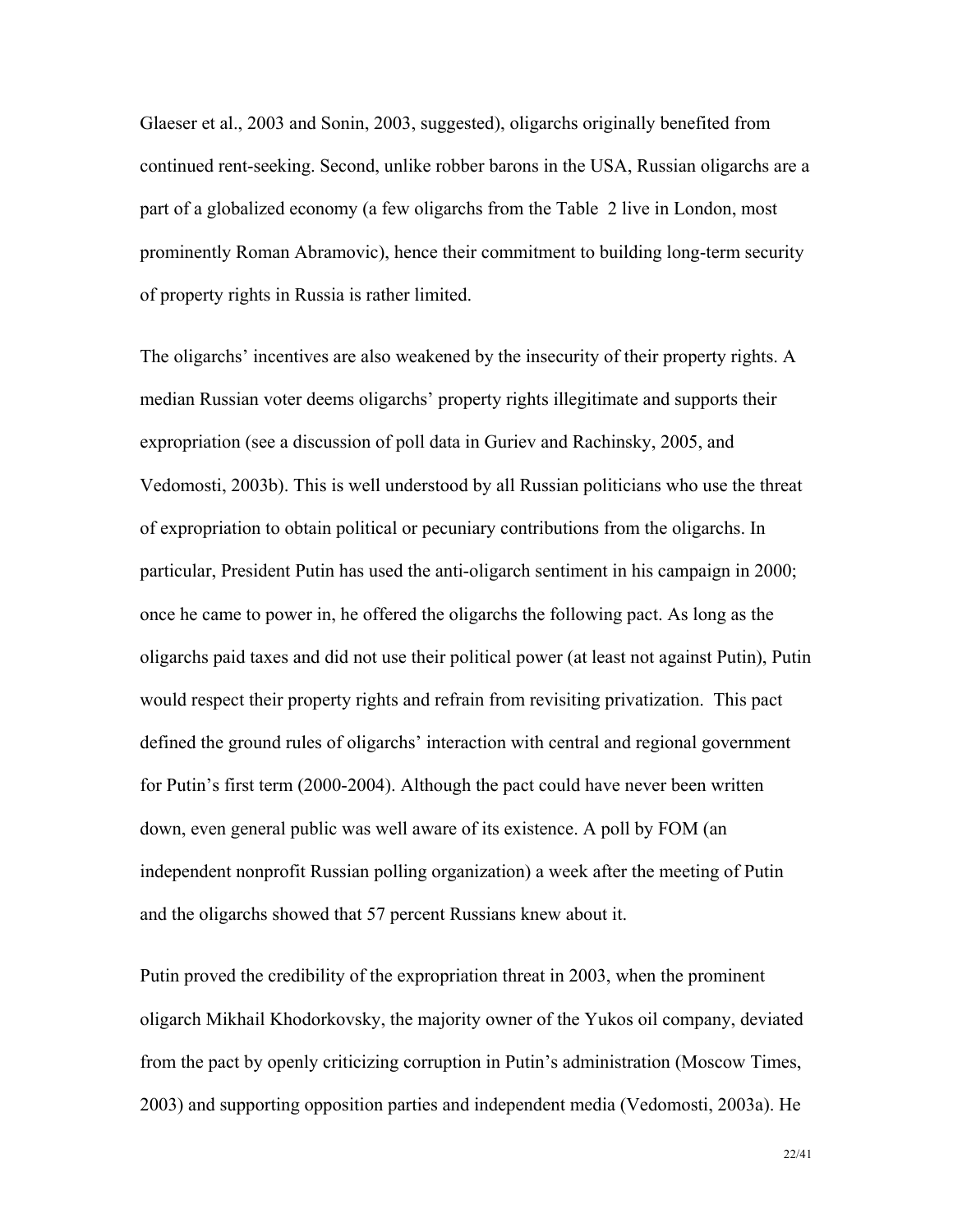and his partners were soon arrested or forced into exile, and their stakes in Yukos expropriated. Khodorkovsky was sentenced to 8 years in prison, and his personal estate is now estimated to be only 2 billion dollars (down from 15 billion dollars).

The Yukos affair has clarified the rules of the game between oligarchs and the Kremlin. Oligarchs have learned the risks related to violating the pact, and so in the future, they will be less likely to interfere in national politics. Ironically, by crushing Russia's most transparent company, Putin has pursued the "political antitrust" policy that was crucial in building the U.S. democracy and economy in the beginning of twentieth century (Rajan and Zingales, 2003). Even though oligarchs remain economically powerful, they have no longer any role in politics. This in turn removed any counterweights to bureaucracy which then followed a steady course for re-nationalization. The nationalization occurs through buyout of oligarch firms by state-owned companies. In some cases, the oligarchs receive a large share of their assets' market value, in others just a fraction.<sup>16</sup> Therefore any wealth estimate based on the assets' market value (as those provided by Forbes) may substantially overestimate the true wealth of the oligarchs; the wealth depends both on the value of the assets and on the relationship with the government.

 $16$  As the threatpoint is the full expropriation, one should expect that even if assets are acquired by the state at the market value, the seller is asked to make substantial side payments. A prominent Russian journalist Yulia Latynina suggests that this was the case in the purchase of Sibneft from Abramovich (Echo Moskvy, March 11, 2006, www.echo.msk.ru/programs/code/42280).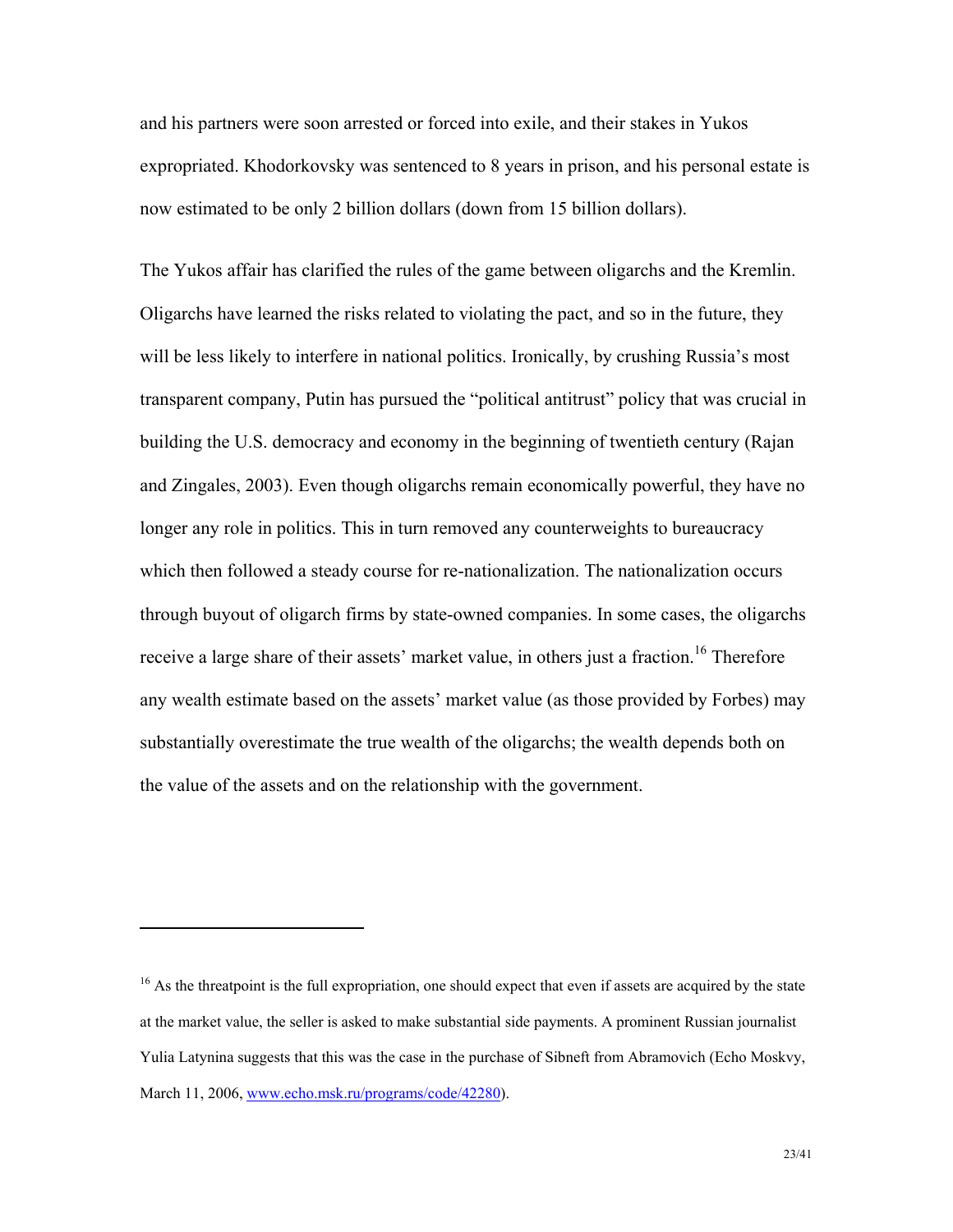In the next year or two the nationalization of the key oligarch-controlled assets will continue. At the time of writing the paper, 4 out of 22 groups in the Table 3 are nationalized (Abramovich's Sibneft, the main division of Khodorkovsky's Yukos, Kadannikov's Avtovaz, Bendukidze's UMZ) and 2-3 more nationalizations are being discussed. Given the notorious inefficiency and corruption of Russian bureaucracy, these companies will eventually have to be reprivatized. If they are privatized in an open and competitive fashion, the public will respect the new owners' property rights which will in turn result in efficient incentives to invest.

Yet another option is to reprivatize these companies to dispersed owners. This will provide Russian middle class with a stake in the financial development and economic growth and even increase their personal wealth. As shown in Megginson (2005), privatization IPOs are usually underpriced by about 30%. Yet, if government fails to enforce post-IPO corporate governance, the dispersed owners may fail to reap the value of their investment.

Whether a direct sale to a strategic investor or share issue privatization (SIP) is selected or the two approaches are combined is yet to be seen. In principle, these companies are sufficiently large so that SIPs may be more efficient (Megginson, 2005). The management of the state owned companies is biased towards SIP – indeed, if they have stakes in their companies, they would rather benefit from a liquid market where they can cash in. They will also be better-off under dispersed ownership as there will be less shareholder monitoring so they will preserve the private benefits of control.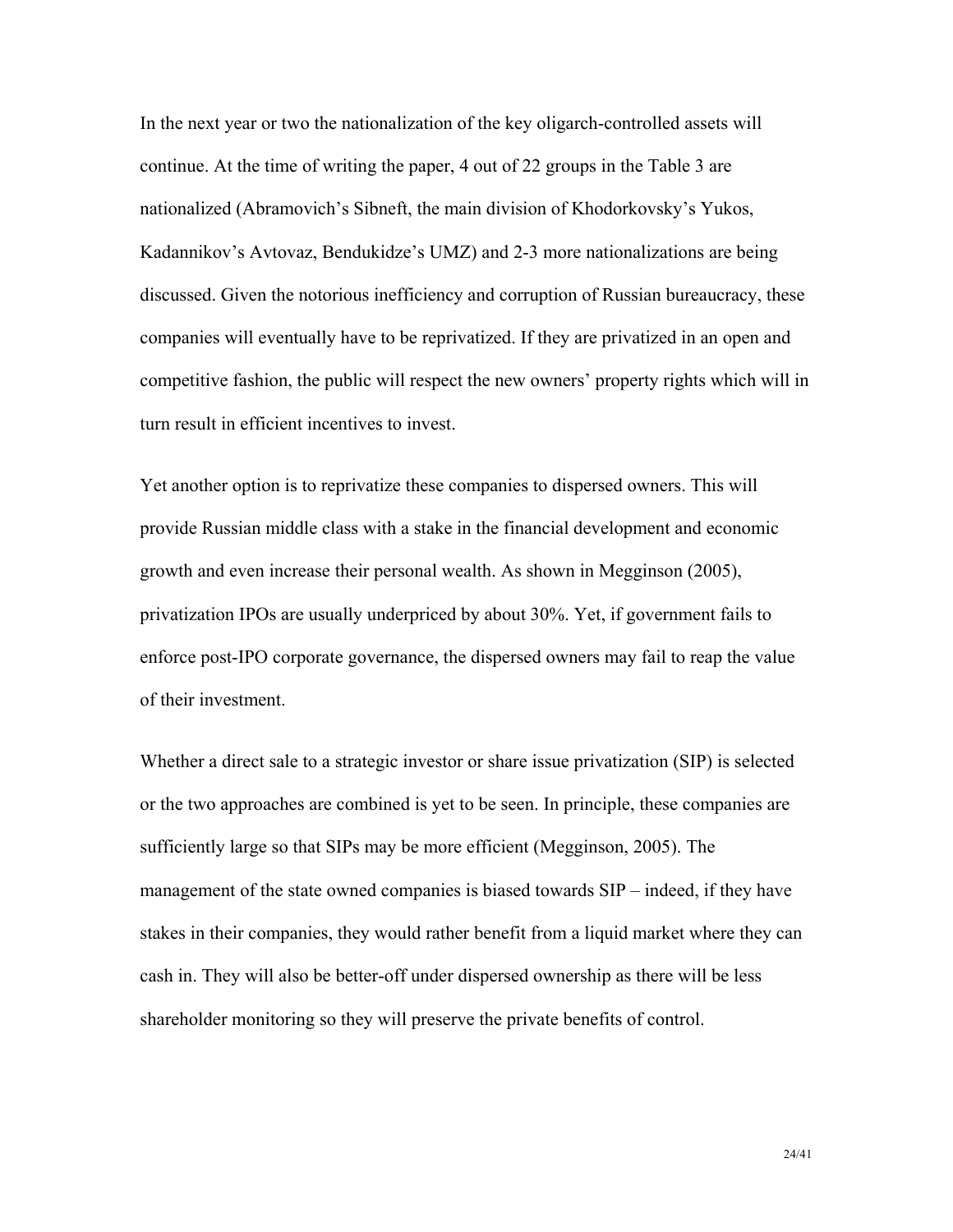However, the most important choice is not the one of the method of privatization but about the government's commitment to transparent rules of reprivatization.<sup>17</sup> If the privatization auctions/IPOs are rigged again, the new buyers will benefit in the short term, but the vicious circle of illegitimate property rights will result in another expropriation. This may create a stable equilibrium like in Acemoglu and Robinson (2001): high wealth inequality breeds support for expropriation, but as political institutions are underdeveloped, the redistribution benefits the bureaucrats (who become the new rich) rather than the poor; therefore high inequality may persist for quite a while.

# **Measuring inequality in the presence of superrich individuals: evidence from Moscow income tax data**

 $\overline{a}$ 

Given the presence of a score of billionaires and another 0.2% households of millionaires in Russia, one has to question the reliability of the Gini indices that are obtained through household surveys. Indeed, all the estimates of Gini for Russia are based on surveys of households that probably include none of the millionaires. As these superrich own a

<sup>&</sup>lt;sup>17</sup> A reprivatization of Krivoryzhstal in Ukraine provide an important illustration of the argument (Kramer and Timmons, 2005). In 2004, this crown jewel of Ukrainian steel industry was privatized to two out of three most influential Ukrainian oligarchs at \$0.85 billion. The public outrage over the rigged auction was one of the important drivers of the Ukrainian "Orange Revolution". The new government cancelled the privatization of the plant and resold it in an open tender for \$4.8 billion to a leading global player. The high price and the transparency of the auction have secured public support for the property rights.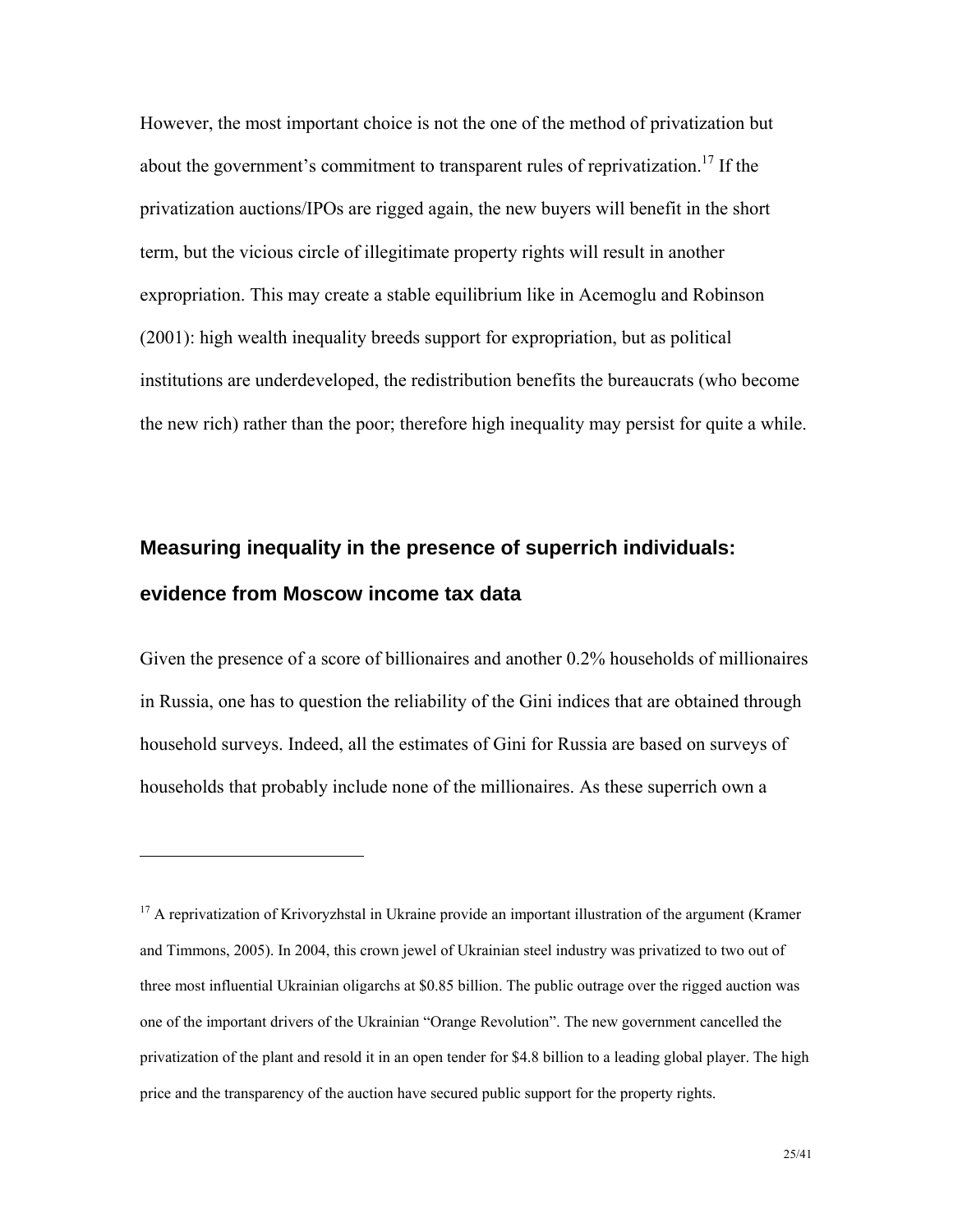substantial share of the national wealth, including them should change the Gini estimates significantly.<sup>18</sup>

In order to check the potential bias in Gini data, we looked at a database that describes income (albeit not wealth) of all Moscow residents including most of the Russian billionaires in Table 3 and probably many of the 88,000 millionaires (the number of millionaires in Russia in 2004 according to World Wealth Report, 2005). This is the database of 2004 income tax paid by and/or withheld on behalf of all Moscow residents built by Moscow tax inspections and leaked to the public domain.<sup>19</sup>

The database contains more than 9 million entries; there can be several entries per person in case the person received income from multiple sources. We have concentrated on labor income as the other income categories are negligible;  $^{20}$  in any case, including them would further increase our estimate for Gini. Russian Tax Code provides incentives to distribute profits as wage payments to owners (the corporate profit tax is 24%, while the personal income tax is 13% and the social payments by employers are regressive reaching 2% marginal rates for wages above \$20,000 a year). After adding all labor

<sup>&</sup>lt;sup>18</sup> World Bank (2006) estimates that if the rich were included into household surveys in Azerbajan, Gini would go up from 0.20 to 0.45-0.55.

 $19$  Vedomosti (2005) discusses the authenticity of the database.

<sup>&</sup>lt;sup>20</sup> The only exception is the "income from selling securities" category. These however turned out to be a proxy for financial intermediation – the highest incomes in this category included only brokerage house owners and employees.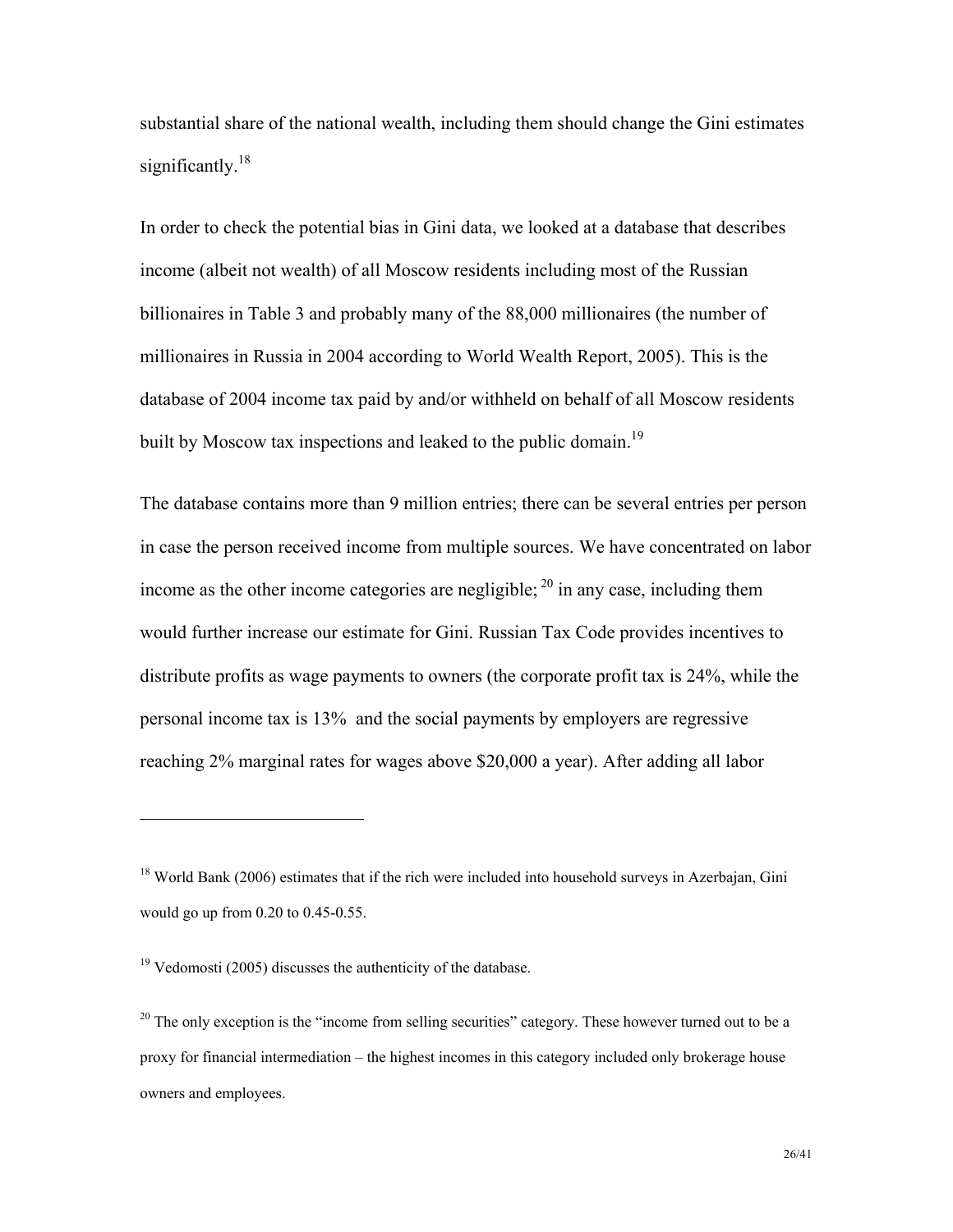income entries for each individual and cleaning obvious typos, we ended up with 6.1 million taxpayers. These included the very rich Russians although their incomes were far below the increase in their wealth as estimated by Forbes. The top income is only \$15 million; a median billionaire has only earned \$1.5 million in 2004.

Even with these modest estimates of the incomes of Russian billionaires, our estimates for inequality are striking. The top 10% of individuals earn 50% of the total income. The Gini coefficient is 0.625! The official data for Gini in Russia in 2004 are 0.407. The independent representative (but a much smaller) RLMS household survey provides a Gini of 0.345 for the total income and 0.461 for the labor income.

Figure 6 presents the distribution which is approximately lognormal (the top incomes are distributed according to Pareto).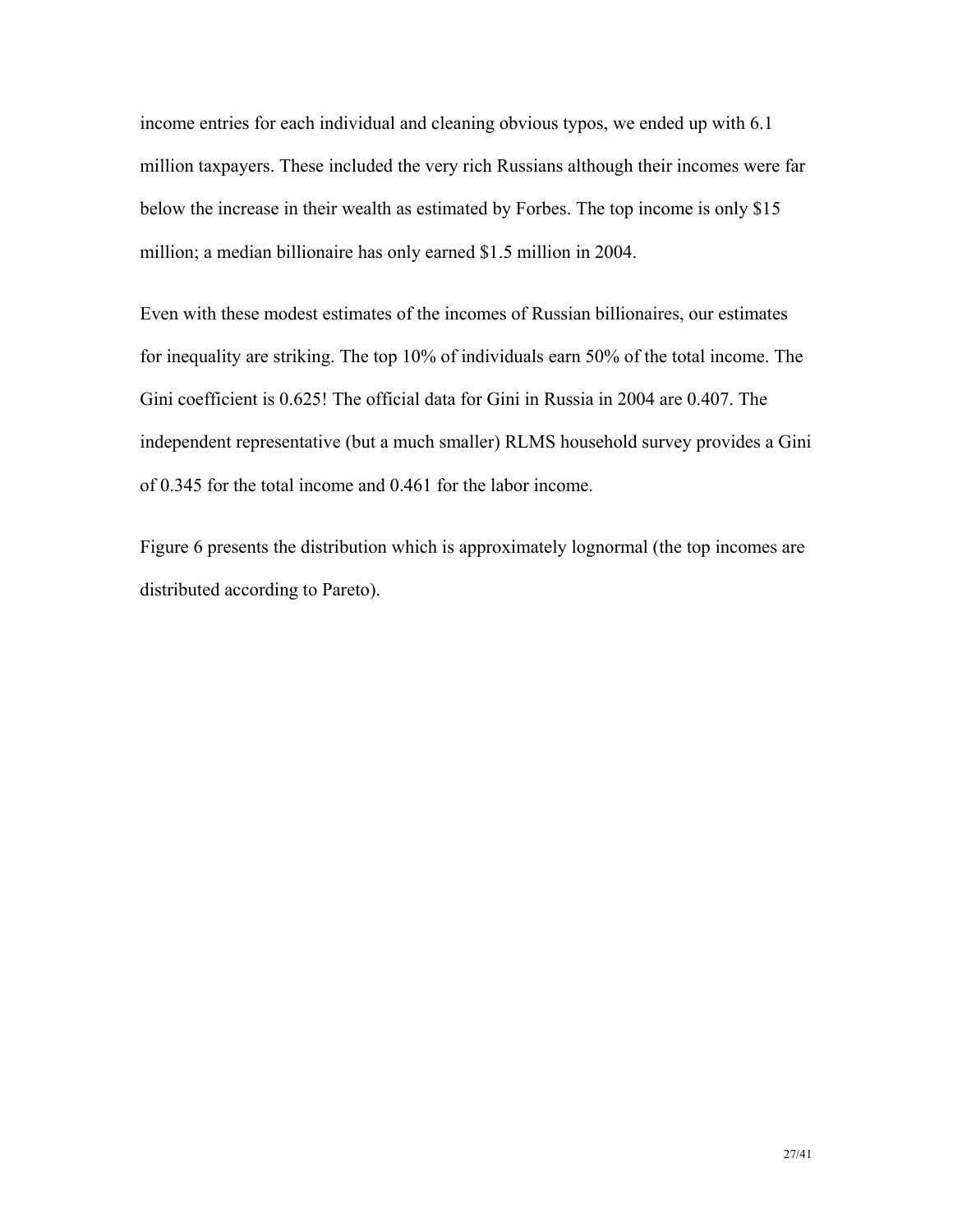

**Figure 6. The distribution of annual income in Moscow based on income tax data. The horizontal axis: ln(income) where income is in rubles; the exchange rate was 29 rubles/dollar.** 

The gap between the survey-based estimates and the ones we derive from the income tax data is actually larger as Moscow compares favorably to the rest of Russia in terms of poverty. There are no official regional estimates of inequality in Russia, and RLMS is not regionally representative.<sup>21</sup> We have used the National survey of household budgets and

<sup>&</sup>lt;sup>21</sup> Russian Statistics Agency (Rosstat, formerly Goskomstat) publishes regional Gini coefficients but the methodology is at best problematic. Goskomstat assumes that the true distribution is lognormal, and calculate the distribution's parameters using median and mean from regional household surveys. The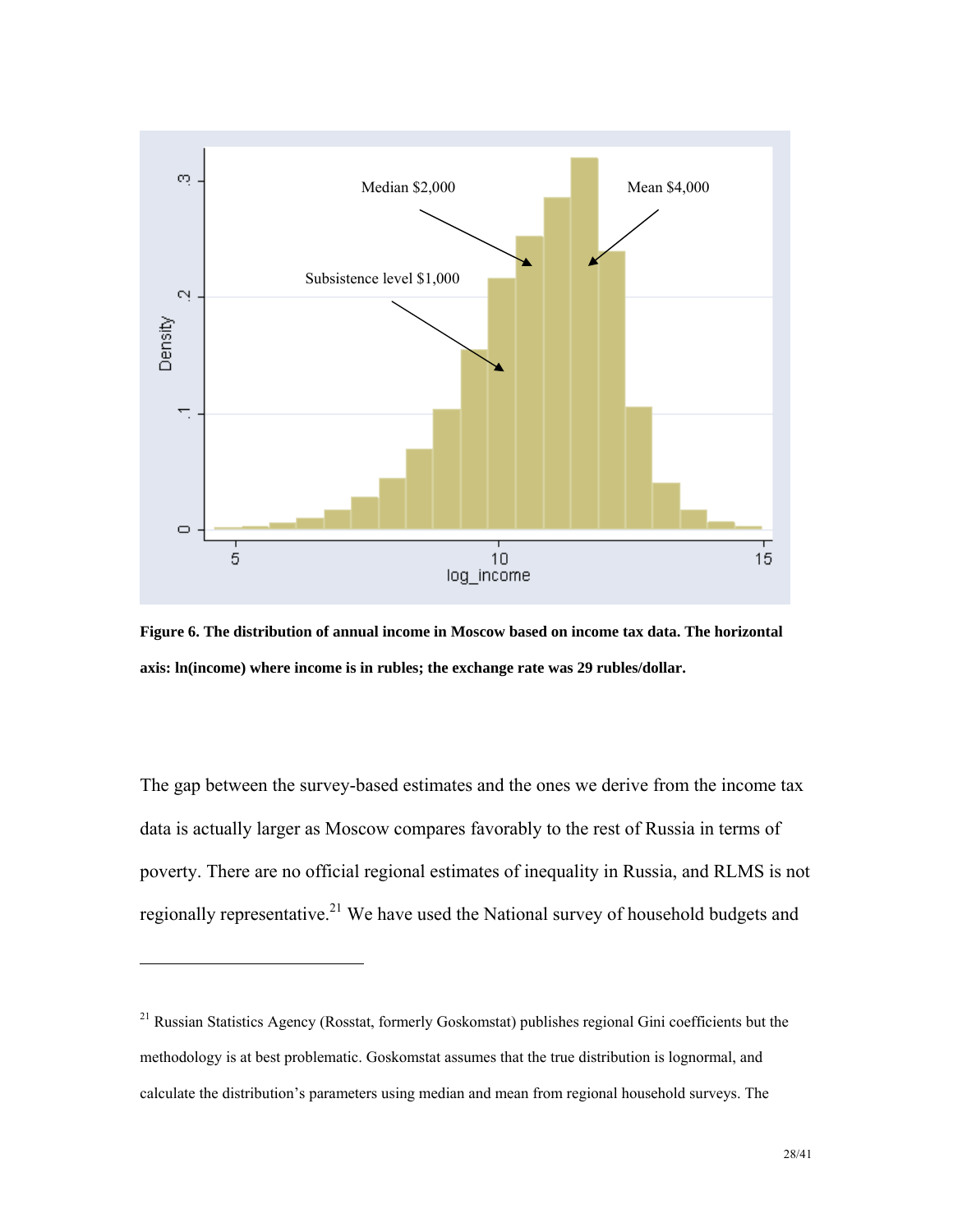access to social services (NOBUS). NOBUS was conducted in 2003 and covered about 117 thousand individuals in 79 regions. NOBUS is both nationally and regionally representative. In Moscow NOBUS includes 2100 respondents out of which 1139 provided information on their labor income. As expected this survey does not cover the top income quantiles of Muscovites. The median income in NOBUS is the same as in the tax data, but the mean is substantially lower. The top NOBUS income would be in the richest 2% in the tax data, however, already the second richest NOBUS respondent is only at the top 10% of the tax data. Therefore it is not surprising that NOBUS estimate for Gini is only 0.279.

One of the potential problems with the tax data is that there may be a much higher degree of income underreporting at the lower end of the distribution rather at the top end. In order to provide a very conservative lower bound for our estimate, we replaced all income below the minimum living standard (about \$2.7 a day) with the minimum living standard. Even in this case (which assumes away any poverty in Moscow) we obtain a Gini coefficient of 0.563.

median and mean are also adjusted to account for the gap between survey-based and macroeconomicaccounts-based aggregate incomes. Interestingly, this methodology does result in a very high Gini for Moscow close to ours; but Moscow is even more problematic as it stands out in Goskomstat methodology as the only region for which Goskomstat adjusts the distribution manually by assigning weights that are somewhat arbitrary. We are grateful to Goskomstat and to Ruslan Yemtsov for describing this methodology to us.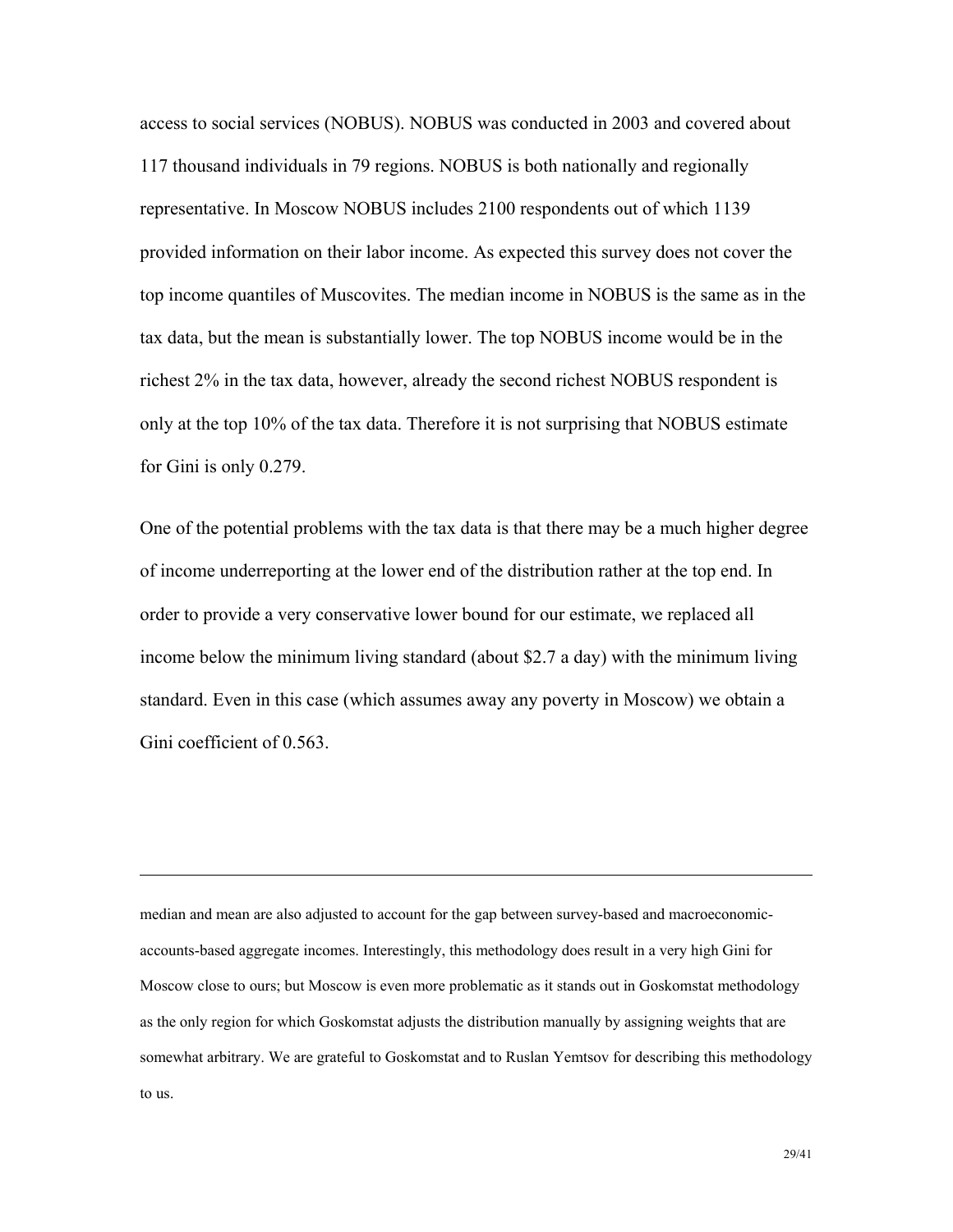|  |  |  | Table 4. Gini estimates in Russia in 2004, according to various sources. |
|--|--|--|--------------------------------------------------------------------------|
|--|--|--|--------------------------------------------------------------------------|

| Source                                                    | Gini coefficient |
|-----------------------------------------------------------|------------------|
| Household Budget Survey, Goskomstat, Russia               | 0.407            |
| Russian longitudinal monitoring Survey (RLMS), labor      | 0.345            |
| income                                                    |                  |
| Russian longitudinal monitoring Survey (RLMS), total      | 0.461            |
| income                                                    |                  |
| National survey of household budgets and access to social | 0.279            |
| services (NOBUS), labor income, Moscow, 2003              |                  |
| Tax income data, labor income, Moscow                     | 0.625            |

These results should be taken with a grain of salt, as there are numerous caveats. Yet, this simple exercise suggests that in the presence of very rich individuals, the regular household surveys that exclude such individuals substantially underestimate inequality – by as much as 10-15 percentage points in Gini. In particular, income inequality in Russia may be much higher than we believe; it can be at the level of Brazil, rather than at the level of the US. The data issues are therefore even more important than they seem to be at the first glance.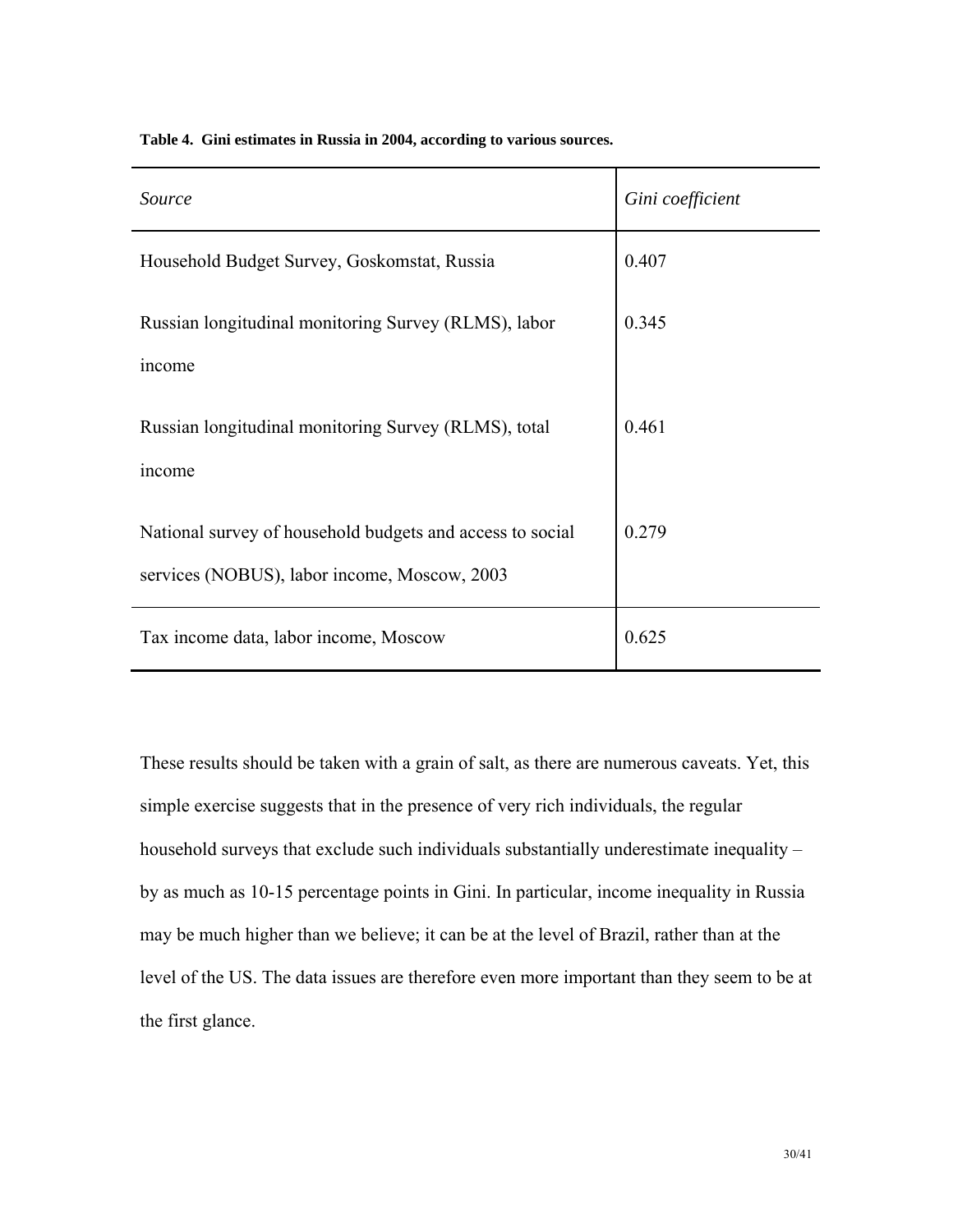#### **Policy issues**

 $\overline{a}$ 

Is there a simple solution for the wealth inequality problem? Given high corruption (often driven by the very same inequality), redistribution does not necessarily benefit the poor. And unless the corruption is reined in, the expropriation of oligarchs will only create new oligarchs. It is therefore crucial to remove the fundamental cause of growth in wealth inequality: the "institutional economies of scale". As the market and government institutions are underdeveloped, the rich have an advantage in furthering their riches while the poor are denied opportunity. The transition countries should therefore focus on providing equal access to education and healthcare,  $^{22}$  to the judiciary system and to financial markets.

The institutional reforms of the kind require government's commitment. Unfortunately, commitment to reform is in turn harder to assure in unequal societies; high wealth inequality reduces stability of economic policy in both democratic and authoritarian regimes (in the latter, the stability of the regime itself is undermined). In the CEE countries, such commitment is provided by the outside anchor of the EU accession and most of the preconditions for reducing the inequality are already in place.

CIS countries have mostly lagged behind the accession countries in terms of building market institutions, albeit to varying extent. The list of institutions to be introduced is

 $22$  In this respect, the transition countries, especially the CIS, are yet to make the turnaround (World Bank 2005b). The access to public goods, to quality education and healthcare is still not improving after a decline in the beginning of transition, and the situation is especially dire for the poor.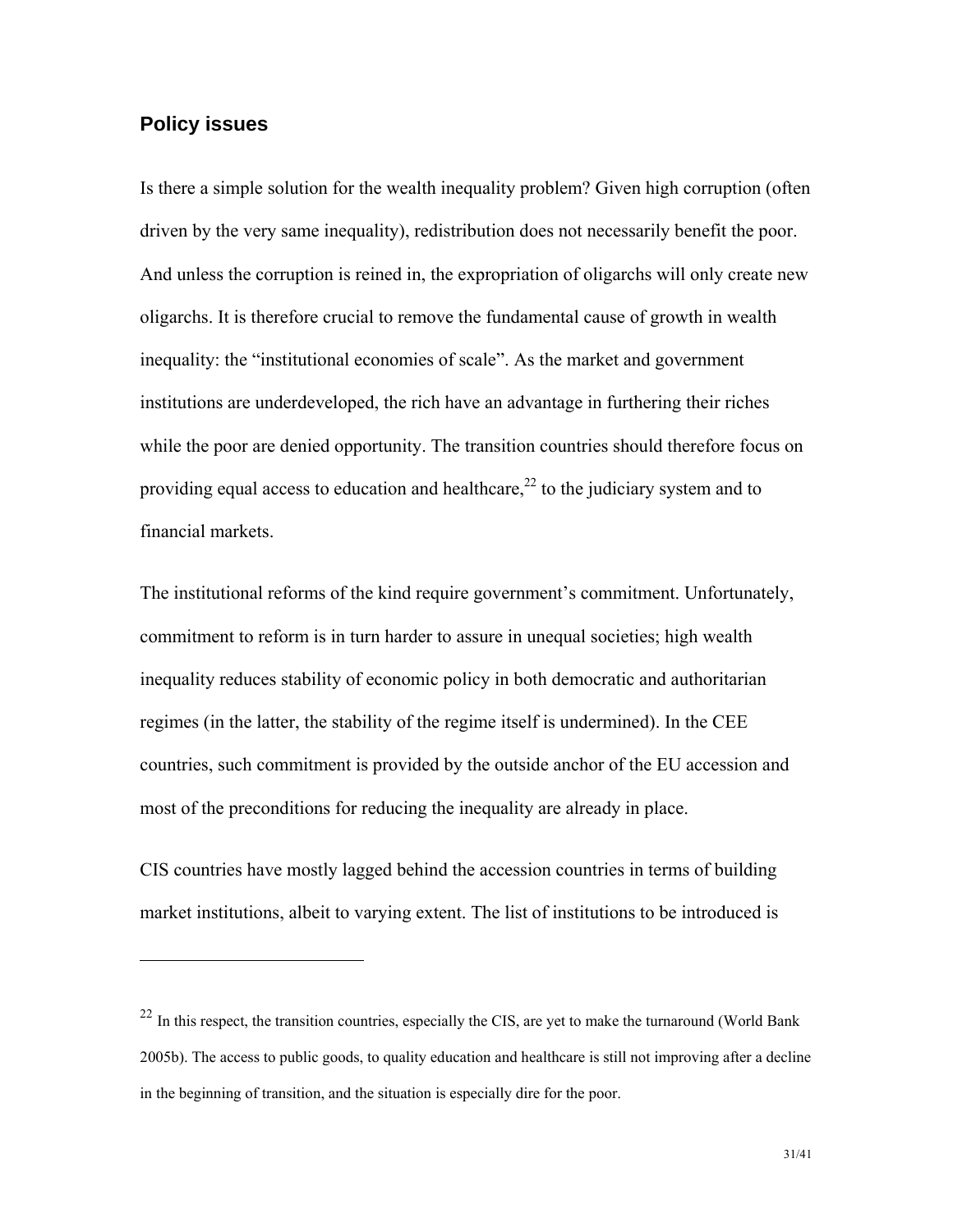long. First, the households have to have access to savings, investment, credit and insurance. For this, government should support competition in the financial markets, but also introduce prudential regulation, regulation of stock market, credit history bureaus, deposit insurance system. Second, property rights for real estate should be established and the real estate market should be efficient. This is a major innovation for postcommunist countries and it requires an overhaul of legislation and creation of a land registry. Third, government should protect the property rights of entrepreneurs – both from private racket and from predation from its own corrupt bureaucrats.

Every CIS country has made some of the steps above and none has completed all of them. It is probably going to take more time than the reformers envisioned in the beginning of transition. While these institutions benefit the median voter, the problem is that in some of these countries the democratic transition is stifled or even reversed. Hence the policy choices may be biased in favor of the ruling elite which is happy to continue redistribution from the middle class. Moreover, reducing the wealth inequality may empower the middle class and therefore endanger the power of the entrenched elites. Thus it remains to be seen whether and how CIS countries manage to break out from the high inequality trap.

#### **Conclusions**

Given the lack of reliable data on personal wealth, it is hard to speculate on the evolution of personal wealth and of wealth inequality in transition countries. Yet, the indirect evidence points to a stark increase both in average personal wealth and in wealth inequality, especially in the former Soviet Union. While much of the *income* inequality is

32/41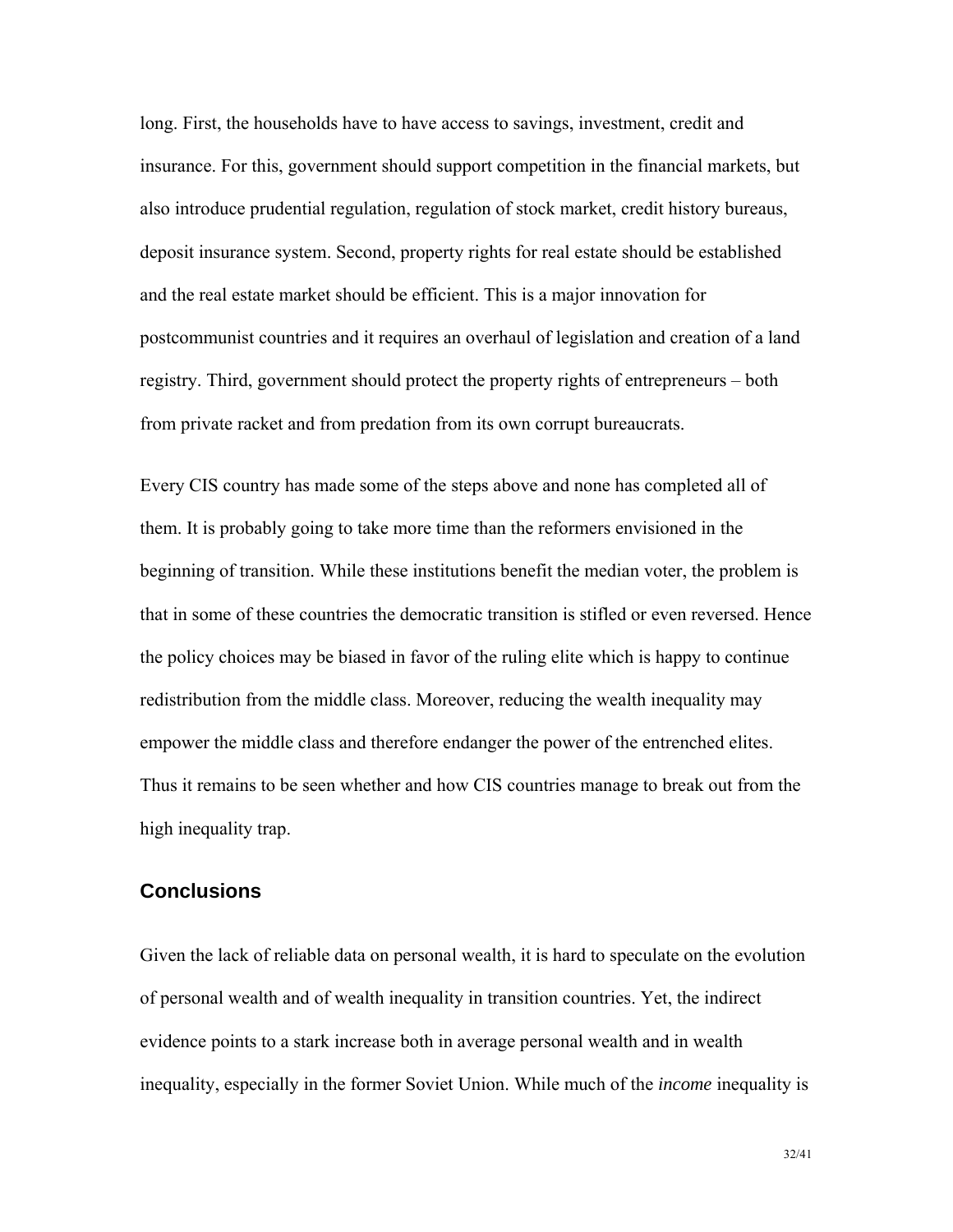explained by the wage decompression, the *wealth* inequality was in many cases driven by privatization and subsequent consolidation of ownership. In particular, in Russia, the transition resulted in an emergence of a new class of rich individuals. While these "oligarchs" have restructured their companies and lobbied for further pro-market reforms, the median voter's perception of their illegitimacy has undermined the government's incentive to continue reforms. It is therefore not surprising that in Russia, as well as in the other CIS countries, inequality has remained high and reforms – that could eventually bring it down – have been abandoned or even reversed. On the other hand, in the CEE countries, the outside anchor of EU accession has provided the governments with a commitment device to introduce institutions for greater equality of opportunity.

Like every paper on wealth inequality, ours concludes with restating the obvious need for more data. To illustrate the sheer extent of potential mismeasurement, we have estimated Gini index for income using the only database that includes Russia's superrich individuals; we found that the official data may underestimate Gini by about 25 percentage points. The wealth inequality data are probable even more distorted. An informed policy debate can only be based on reliable and comparable data on personal wealth coming from representative household surveys which would indeed include some very rich individuals. Unfortunately, such data are still non-existent.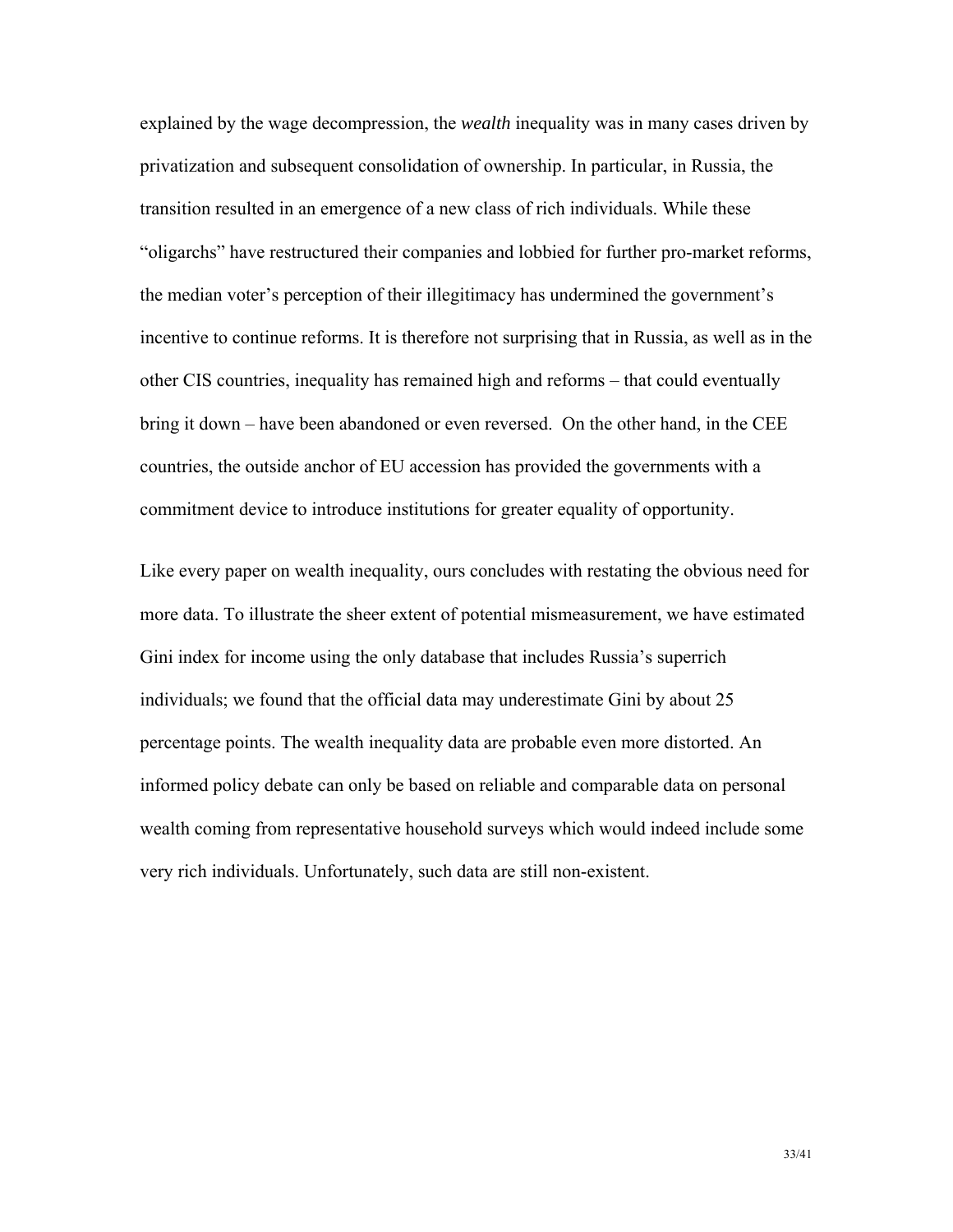#### **References**

- Alexeyev, Michael and William Pyle (2003). "A Note on Measuring the Unofficial Economy in the Former Soviet Republicsю" Economics of Transition vol. 11, No. 1, pp. 153-175.
- Banerjee, Abhijit, and Andrew Newman (1993). "Occupational Choice and the Process of Development." Journal of Political Economy, 101, 274-298.
- Beck, Thorsten. and Luc Laeven (2006) "Institution Building and Growth in Transition Economies." CEPR Discussion Paper No. 5718, London.
- Berglof, Erik, and Patrick Bolton (2002) "The Great Divide and Beyond: Financial Architecture in Transition" (in Symposium: Transition Economies) The Journal of Economic Perspectives, Vol. 16, No. 1. pp. 77-100.
- Boone, Peter, and Denis Rodionov (2002). "Rent seeking in Russia and the CIS" Brunswick UBS Warburg, Moscow.
- Commander, Simon, and Mark Schankerman (1997). "Enterprise Restructuring and Social Benefits." Economics of Transition 5(1), 1–24.
- Davies, James, and Anthony Shorrocks (2005). "Wealth Holdings in Developing and Transition Countries." Paper for the Luxembourg Wealth Study (LWS) conference on "Construction and Usage of Comparable Microdata on Wealth" in Perugia, 27-29 January 2005.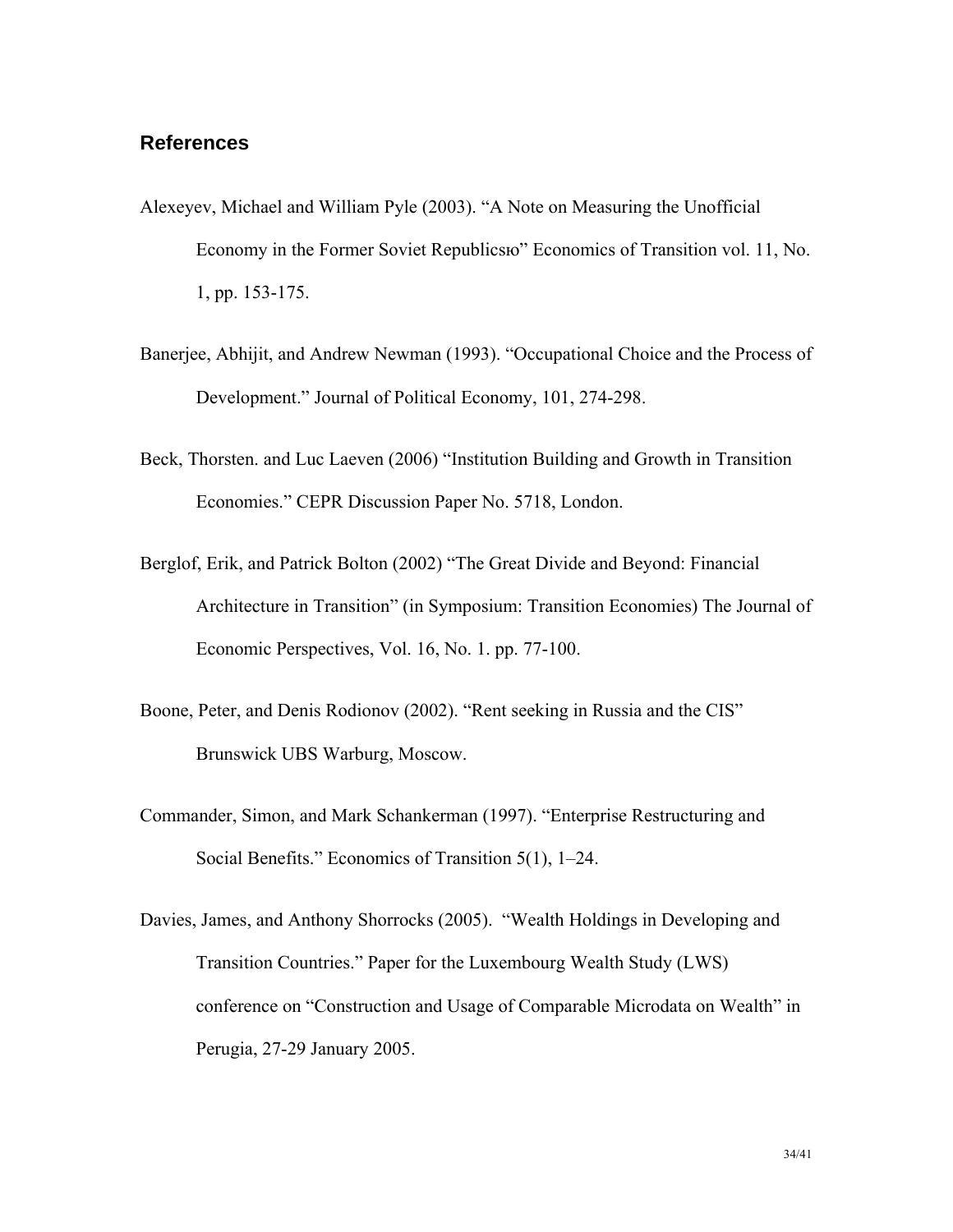- De Soto, Hernando (2000). The Mystery of Capital: Why Capitalism Triumphs in the West and Fails Everywhere Else. Basic Books.
- Earle, John, and Klara Sabirianova (2002). ''How Late to Pay? Understanding Wage Arrears in Russia.'' Journal of Labor Economics 20(3), pp. 661–707.
- Freeland, Chrystia, John Thornhill, and Andrew Gowers (1996). "Moscow's Group of Seven." Financial Times, Nov 1, p.17.
- Freeland, Chrystia (2000). Sale of the Century: Russia's Wild Ride from Communism to Capitalism. NY: Crown Business.
- Foley, Mark, and William Pyle (2005). "Household Savings in Russia During the Transition. " Mimeo, Middlebury College.
- Friebel, Guido and Sergei Guriev (2005). "Attaching Workers Through In-kind Payments: Theory and Evidence from Russia", World Bank Economic Review, September 2005.
- Glaeser, Edward, Jose Scheinkman, and Andrei Shleifer (2003). "The Injustice of Inequality", Journal of Monetary Economics: Carnegie-Rochester Series on Public Policy, 50(1), 199-222.
- Gorodnichenko, Yuri, and Yegor Grygorenko (2005). "Are Oligarchs Productive? Theory and Evidence." Mimeo, University of Michigan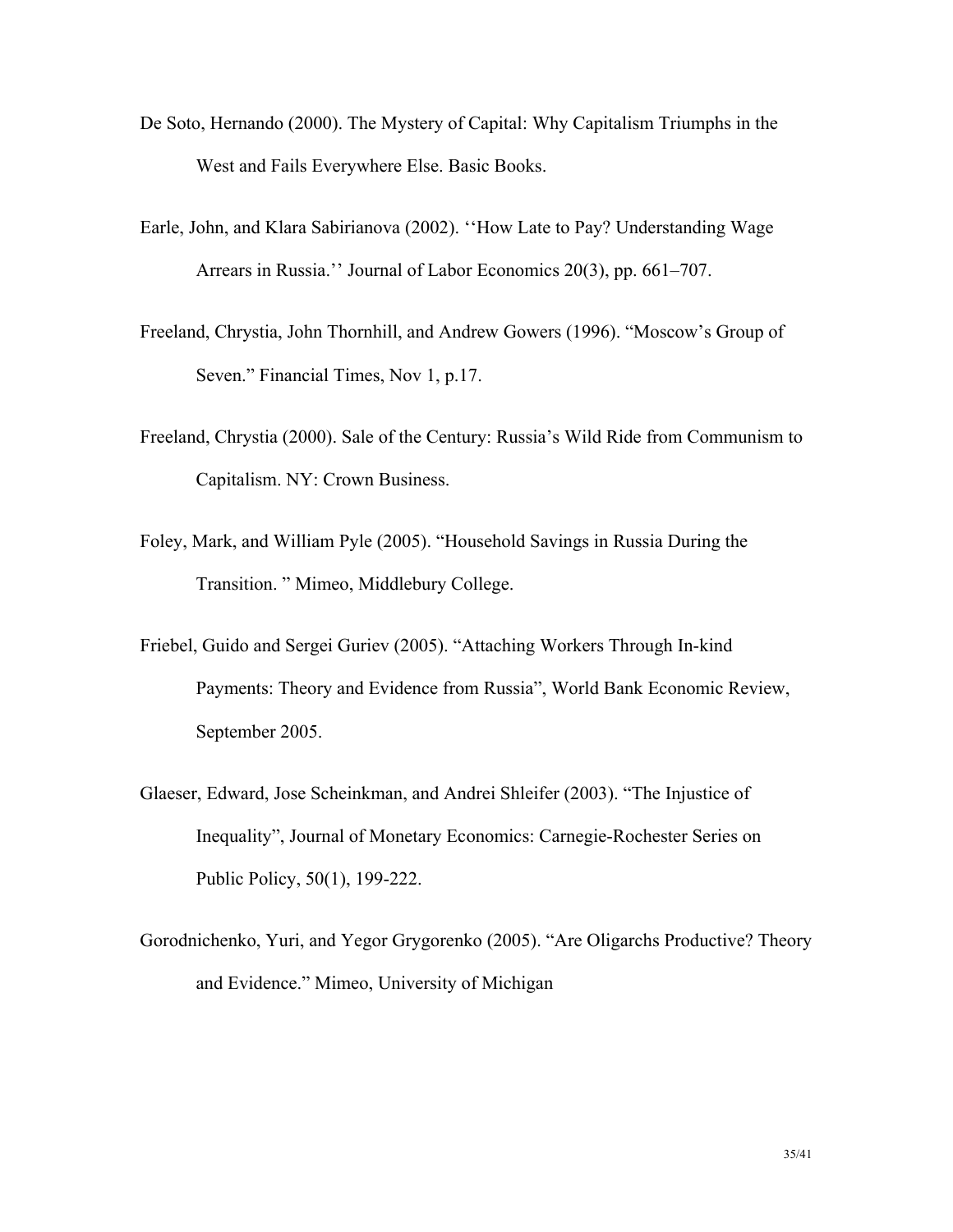- Grosfeld, Irena, and Iraj Hashi (2003). "Mass privatisation, corporate governance and endogenous ownership structure." William Davidson Institute Working Paper 596.
- Guriev, Sergei, and William Megginson (2006) "Privatization: What Have We Learned?" Forthcoming in Francois Bourgoinon and Boris Pleskovic, ed. Beyond Transition: Proceedings of the Annual Bank Conference on Development Economics, World Bank 2006.
- Guriev, Sergei, and Andrei Rachinsky (2005). "The Role of Oligarchs in Russian Capitalism." Journal of Economic Perspectives 19(1), pp. 131-150.
- Guriev, Sergei, Andrei Rachinsky, and Ekaterina Zhuravskaya (2006). "The Genezis of Oligarchs." Mimeo, CEFIR.
- Gustafsson, Bjorn, and Shi Li (2001). "Effects of the Transition on the Distribution of Income in China: A Study Decomposing the Gini Coefficient for 1988 and 1995." Economics of Transition 9(3), 593-618.
- Hanousek, Jan , and Filip Palda (2005). "Mission Implausible III: Measuring the Informal Sector in a Transition Economy using Macro Methods", mimeo, CERGE-EI, Prague.
- Hellman, Joel, Geraint Jones, and Daniel Kaufman (2003). "Seize the State, Seize the Day: State Capture, Corruption, and Influence in Transition." *Journal of Comparative Economics,* 31, 751-73.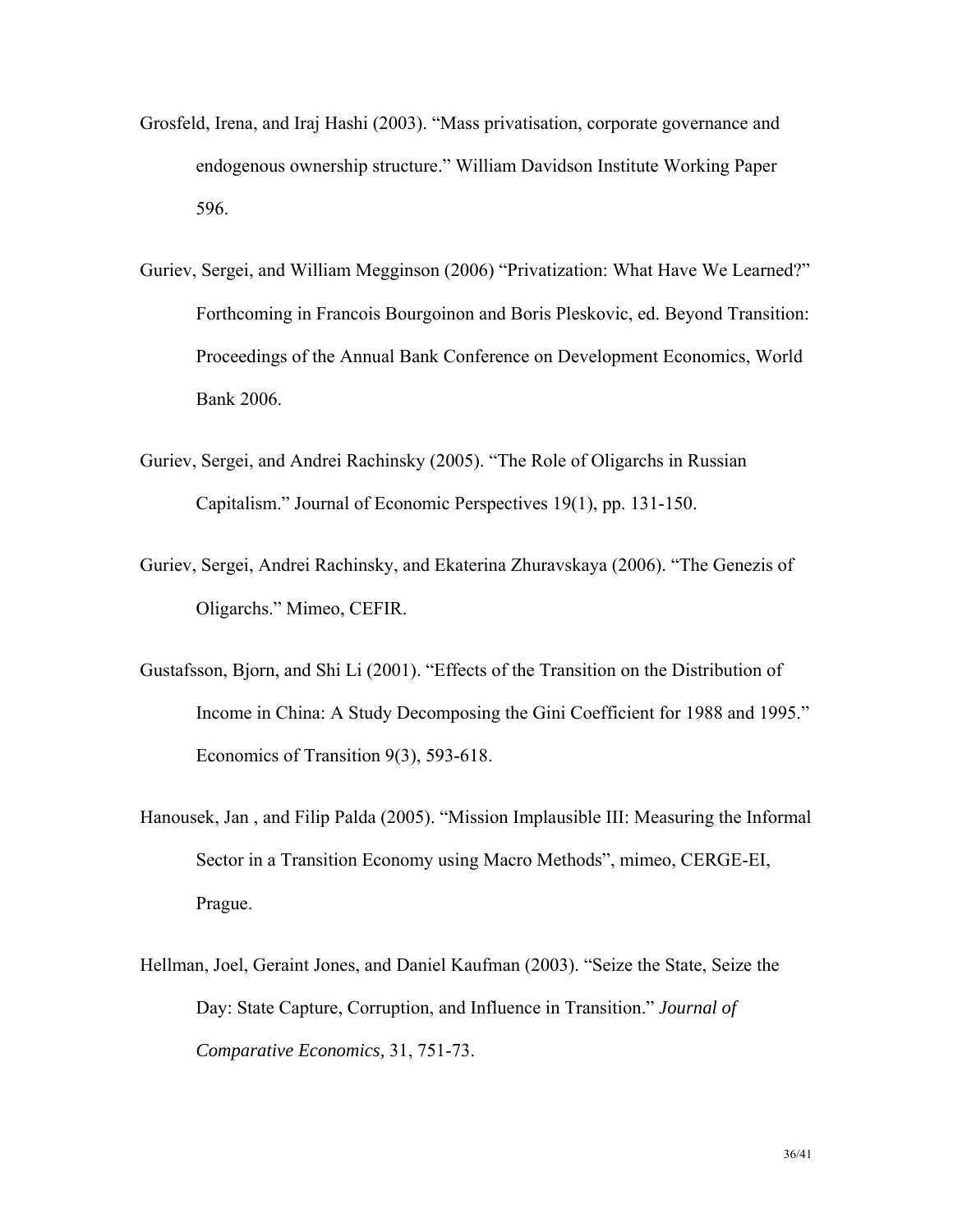Hiatt, Fred (2005). "Truth-Tellers in a Time of Terror." Washington Post, Nov 25.

- Johnson, Simon, Rafael La Porta, Florencio Lopez-de-Silanes, and Andrei Shleifer (2000). "Tunneling." American Economic Review Papers and Proceedings.
- Filer, Randall, Thorvaldur Gustafson, Stepan, Juraida, and Janet Mitchell (2001). "Markets and growth in the post-communist world." in Randall Filer and Gur Ofer (ed.) "Growth in Transition" Oxford University Press, forthcoming.
- Juurikkala, Tuule, and Olga Lazareva (2004). "The Role of Social Benefits in the Employment Strategies of Russian Firms." Mimeo, Helsinki School of Economics.
- Keane, Michael, and Eswar Prasad (2002). "Inequality, Transfers and Growth: New Evidence from the Economic Transition in Poland." Review of Economics and Statistics, 2002, 84:2, 324-341.
- Kramer, Andrew, and Heather Timmons (2005). "World's Biggest Steel Maker Is Acquiring Ukrainian Mill." The New York Times , Oct 25, 2005
- Kramer, Andrew, and Floyd Norris (2005). "Amid Growing Wealth, Nepotism and Nationalism in Kazakhstan." The New York Times , Dec 23, 2005.
- Megginson, William L. 2005. The Financial Economics of Privatization (First edition, New York: Oxford University Press).
- Milanovic, Branko (1998). Inequality and Poverty During the Transition From Market Economy. World Bank.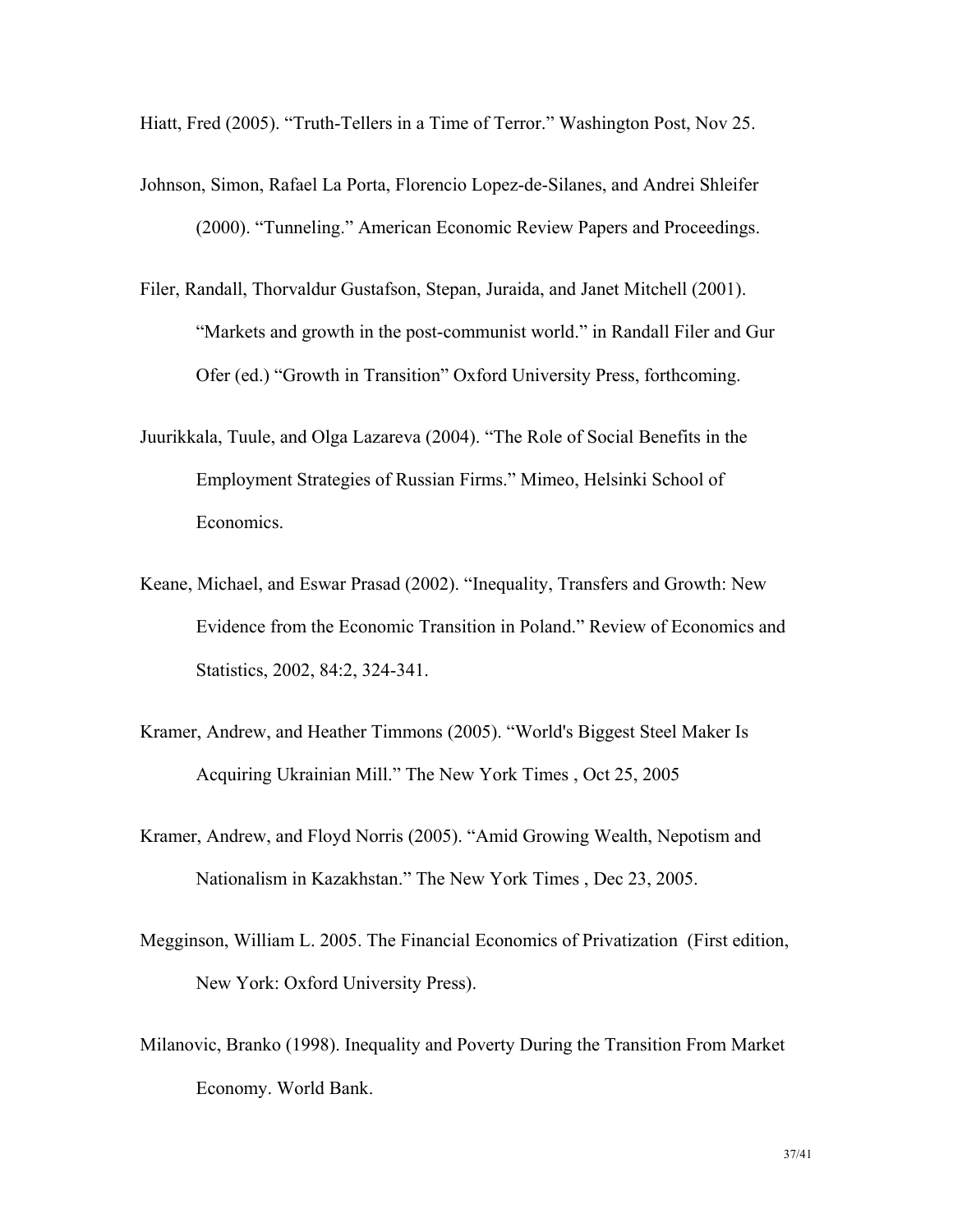Milanovic, Branko (1999). "Explaining the increase in Inequality During Transition." Economics of Transition 7(2) pp.299-341.

Moscow Times. 2003. "Tycoons Talk Corruption in Kremlin." February 20, 2003.

- Ofer, Gur, and Aaron Vinokur, 1992, The Soviet Household Under the Old Regime: Economic Conditions and Behavior in the 1970s, Cambridge University Press.
- Rajan, Raghuram, and Luigi Zingales (2003). Saving Capitalism from the Capitalists: Unleashing the Power of Financial Markets to Create Wealth and Spread Opportunity. NY: Crown Business.
- RLMS (2004) Monitoring Economic Conditions in the Russian Federation. The Russian Longitudional Monitoring Survey 1992-2004. University of North Coro
- Shleifer, Andrei, and Dan Treisman (2005). "Normal Country: Russia After Communism." Journal of Economic Perspectives 19(1), pp. 151-174
- Shleifer, Andrei, and Robert Vishny (1994). "The Politics of Market Socialism." *Journal of Economic Perspectives* 8(2), pp.165-176.
- Slinko, Irina, Evgeny Yakovlev, and Ekaterina Zhuravskaya (2005). "Laws for Sale: Evidence from Russia." *American Law and Economics Review* 7(1), pp. 284-318.
- Sonin, Konstantin (2003). "Why the Rich May Favor Protection of Property Rights.", *Journal of Comparative Economics*, 31 (4), 715-731,

Stiglitz, Joseph (2002). Globalizaion and its Discontents. W.W. Norton.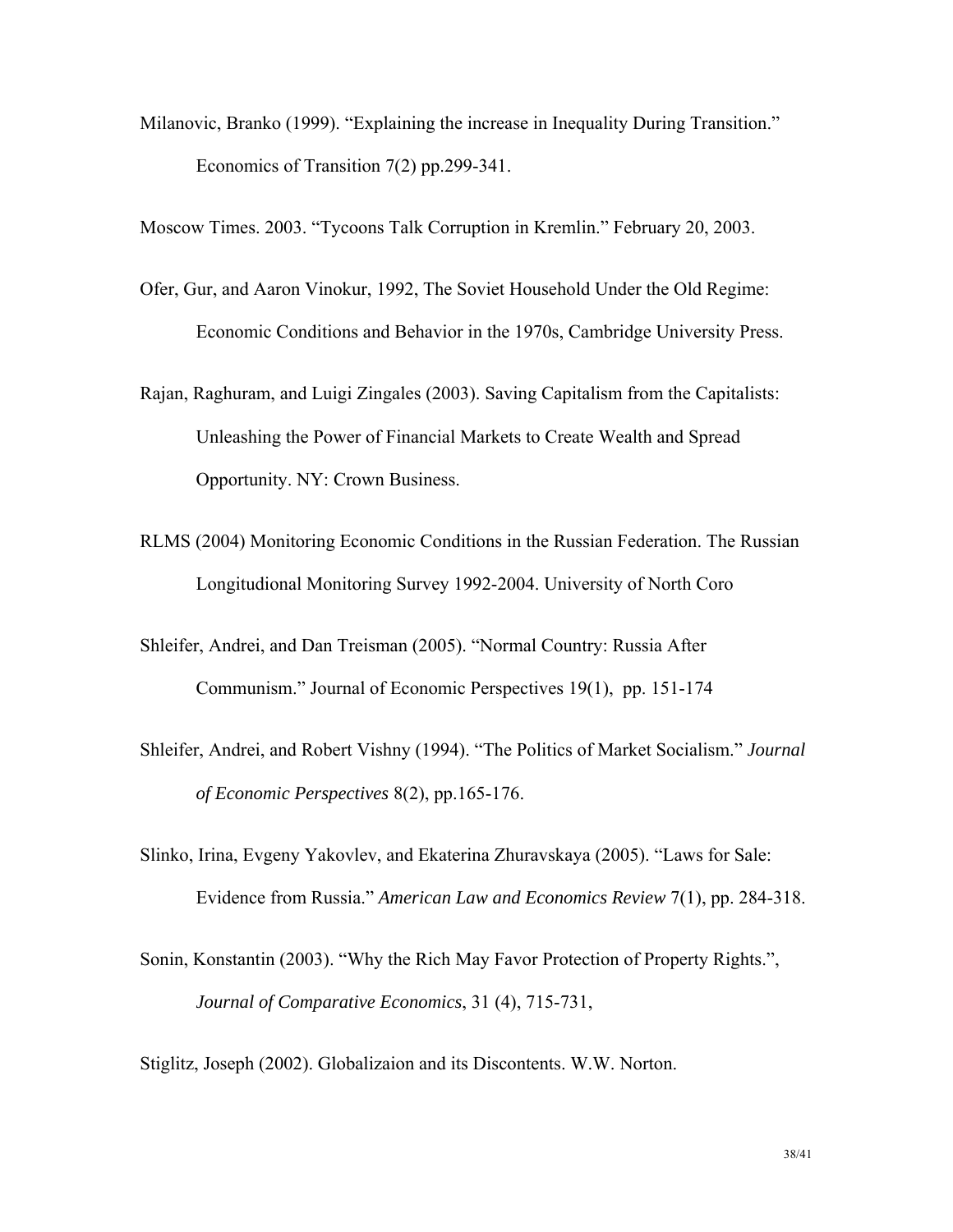- Vedomosti. 2003a. "Khodorkovsky confessed: Yukos shareholders will support Union of Right Wing Forces, Yabloko, and the Communist Party." April 8. [In Russian]
- Vedomosti. 2003b. "Take away and divide: people's aspirations have not changed in 86 years." July 18. [In Russian]

Vedomosti. 2004. "Money breeds money." June 16. [In Russian]

- World Bank (2005). Where Is the Wealth of Nations? Measuring Capital for the XXI Century. World Bank.
- World Bank (2005). Growth, Poverty, and Inequality: Eastern Europe and the Former Soviet Union, World Bank, Ch. 4.

World Bank (2006). Azerbaijan Extended Poverty Profile, 2002-2004.

World Wealth Report (2005, 2006). Capgemini and Merrill Lynch, New York.

Yemtsov, Ruslan (2006). "Housing Privatization and Household Wealth in Transition." Mimeo, World Bank.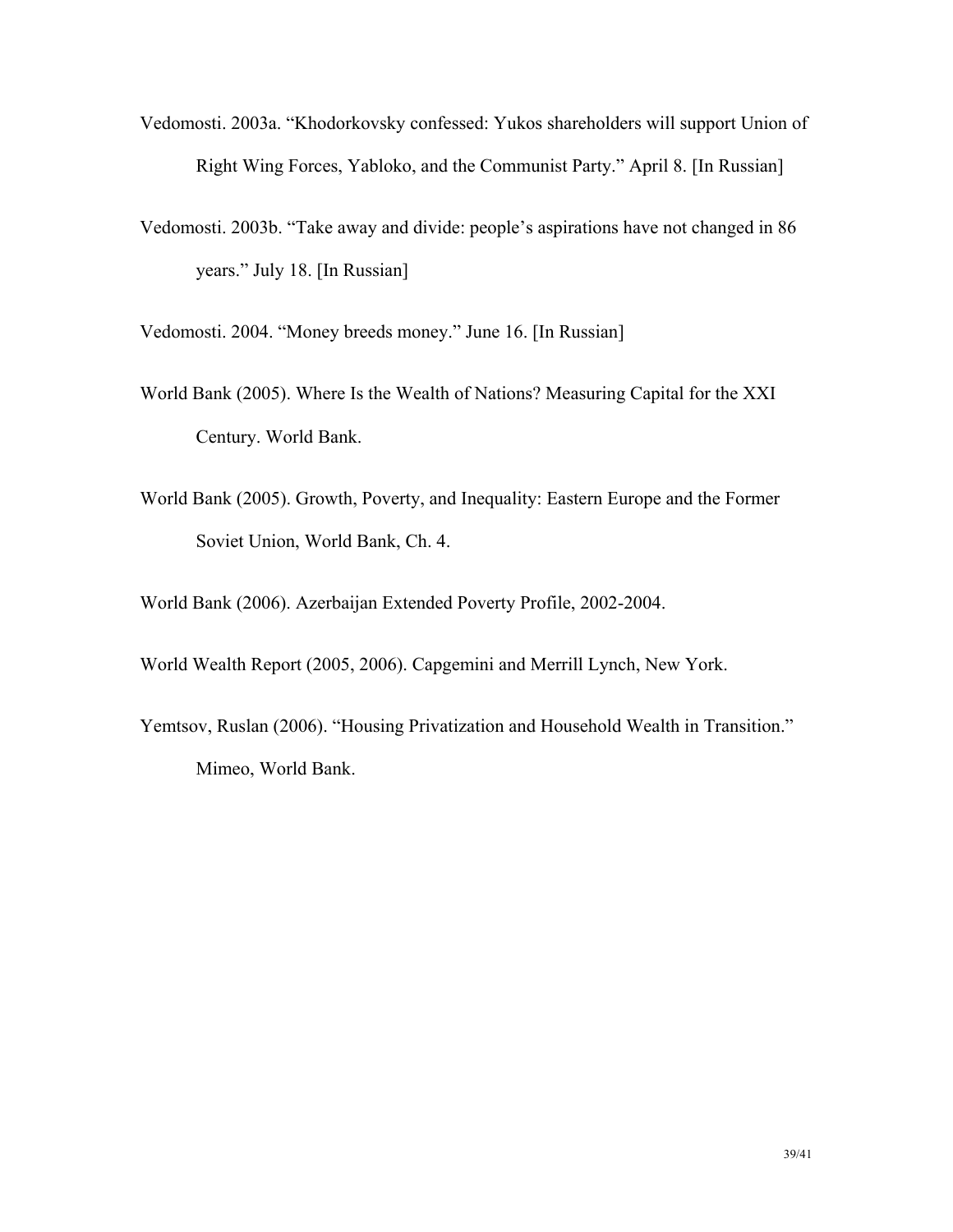# **Appendix**

|                           | 1994                 | 1997           | 2000           | 2003             |
|---------------------------|----------------------|----------------|----------------|------------------|
| Czech Republic            | 65                   | 65             | 63             | 70               |
| Croatia                   | 16                   | 35             | 42             | 63               |
| Slovak Republic           | 56                   | 60             | 60             | 61               |
| Albania                   |                      | 55             | 59             | 58               |
| Slovenia                  | 29                   | 39             | 44             | 53               |
| Bosnia and Herzegovina    | $\ddot{\phantom{0}}$ | $\cdot$        | 26             | 47               |
| Hungary                   | 48                   | 43             | 43             | 45               |
| Bulgaria                  | 62                   | 21             | 33             | 45               |
| Poland                    | 30                   | 31             | 39             | 42               |
| Estonia                   | 24                   | 26             | 32             | 38               |
| Latvia                    | 29                   | 22             | 25             | 33               |
| Ukraine                   | 15                   | 12             | 16             | 30               |
| Macedonia, FYR            | 21                   | 12             | 18             | 30               |
| Lithuania                 | 21                   | 16             | 21             | 29               |
| Moldova                   | 12                   | 19             | 19             | 28               |
| <b>Russian Federation</b> | 14                   | 18             | 18             | 26               |
| Romania                   | 15                   | 18             | 20             | 22               |
| Kazakhstan                | 8                    | 9              | 13             | 19               |
| Kyrgyz Republic           |                      | 12             | 11             | 15               |
| <b>Belarus</b>            | $\ddotsc$            | 12             | 12             | 14               |
| Armenia                   | $\overline{7}$       | 8              | 13             | 14               |
| Turkmenistan              | 14                   | 8              | 14             |                  |
| Azerbaijan                | 30                   | 12             | 13             | 13               |
| Georgia                   | $\ddot{\phantom{a}}$ | $\overline{7}$ | 9              | 11               |
| Tajikistan                | $\cdot$ .            | $\cdot$ .      | $\overline{7}$ | $\boldsymbol{7}$ |
| <b>USA</b>                | 57                   | 56             | 61             | 67               |

**Table 5. Monetization M2/GDP in transition countries and in the US.** 

*Source: World Development Indicators.*